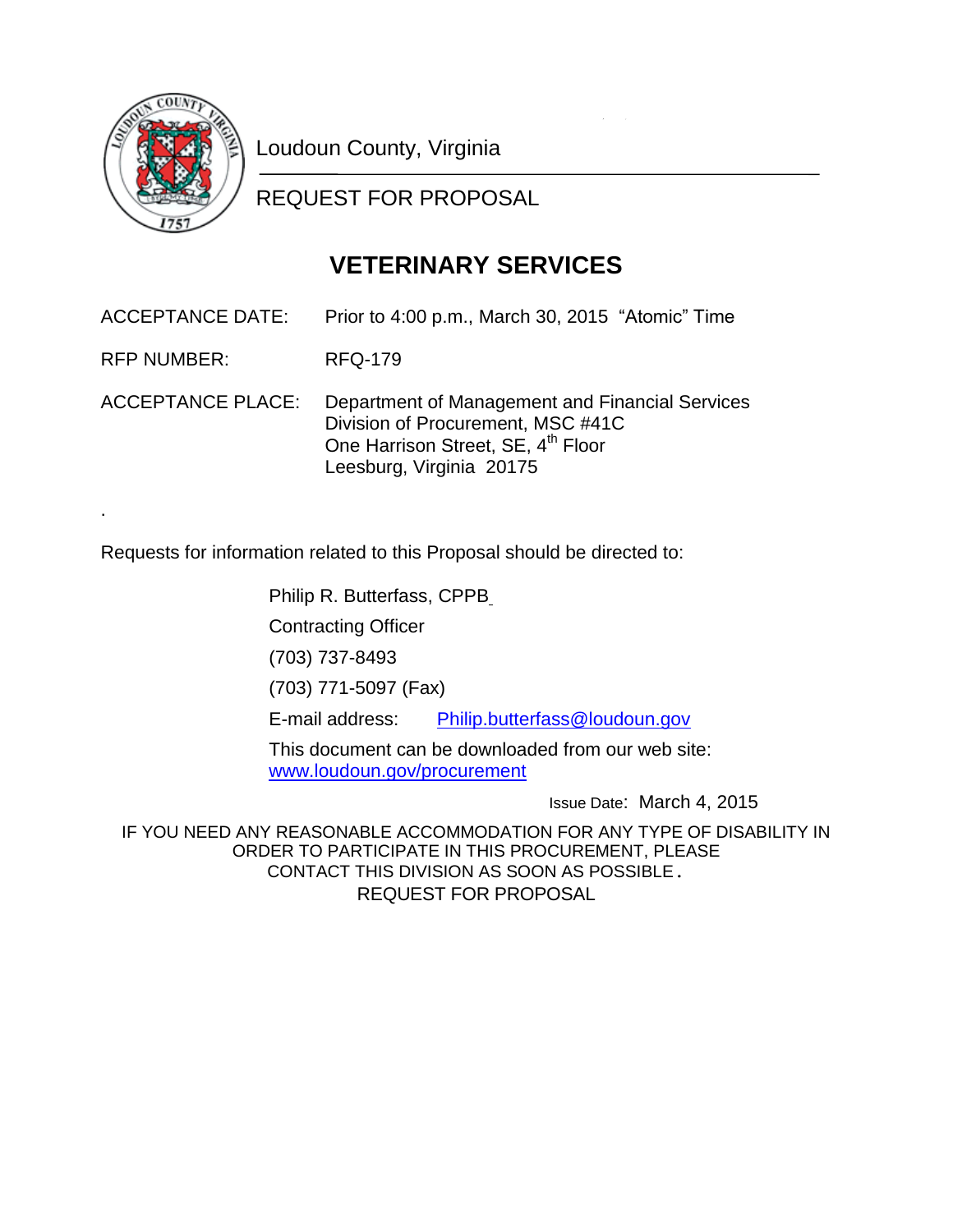### **VETERINARY SERVICES**

| <b>SECTION/TITLE</b>                           | PAGE |
|------------------------------------------------|------|
|                                                |      |
|                                                |      |
|                                                |      |
|                                                |      |
|                                                |      |
| 6.0 EVALUATION OF PROPOSALS: SELECTION FACTORS |      |
|                                                |      |
|                                                |      |
|                                                |      |

Prepared By: Philip R. Butterfass, CPPB Date: March 4, 2015 Contracting Officer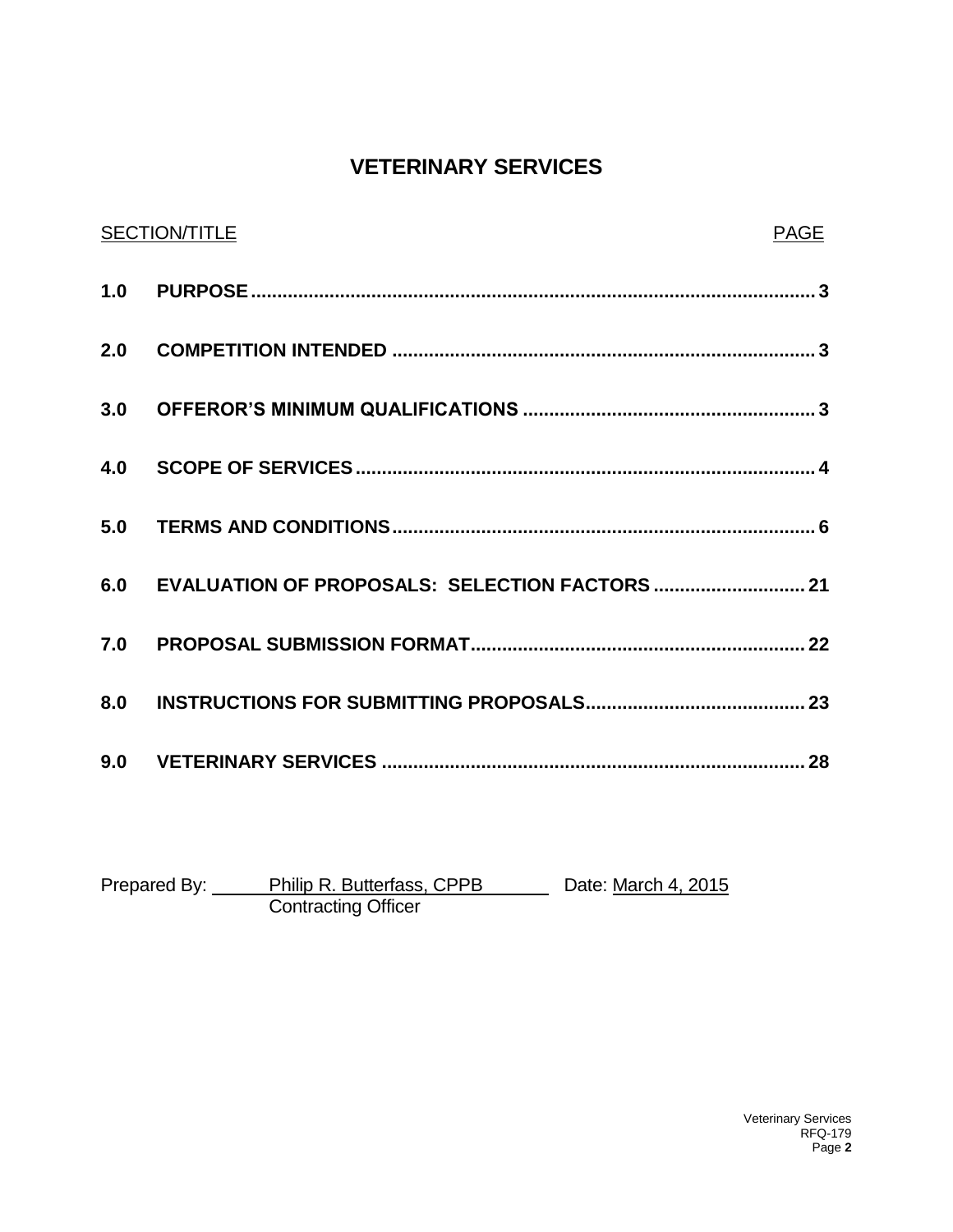### **VETERINARY SERVICES**

### **1.0 PURPOSE**

The purpose and intent of this Request for Proposal (RFP) is to establish a Contract with one (1) qualified Contractor to provide professional veterinarian services for Loudoun County Department of Animal Services (LCAS or Animal Services) as defined in the Scope of Services contained herein.

These services will be provided at the Animal Shelter, located at 39820 Charles Town Pike, Waterford, Virginia 20197 as well as at offsite locations defined by LCAS. These services are necessary to comply with state and federal laws, and to provide the high level of care to pets in the care of LCAS.

### **2.0 COMPETITION INTENDED**

It is the County's intent that this RFP permits competition. It is be the offeror's responsibility to advise the Purchasing Agent in writing if any language, requirement, specification, etc., or any combination thereof, inadvertently restricts or limits the requirements stated in this RFP to a single source. Such notification must be received by the Purchasing Agent not later than fifteen (15) days prior to the date set for acceptance of proposals.

### **3.0 OFFEROR'S MINIMUM QUALIFICATIONS**

Offerors must demonstrate that they have the resources and capability to provide the materials and services as described herein*. All offerors must submit the documentation indicated below with their proposal. Failure to provide any of the required documentation shall be cause for proposal to be deemed non-responsible and rejected.*

The following criteria shall be met in order to be eligible for this Contract:

- A. Offerors must demonstrate they have been in business providing similar service for at least the last three (3) years to include service to animal shelters and/or rescue groups.
- B. Offerors shall provide a copy of their licensure to practice veterinary medicine in the Commonwealth of Virginia.
- C. Offerors are required to have knowledge or experience with all domestic animals including exotic small mammals and large animals including horses, poultry and livestock.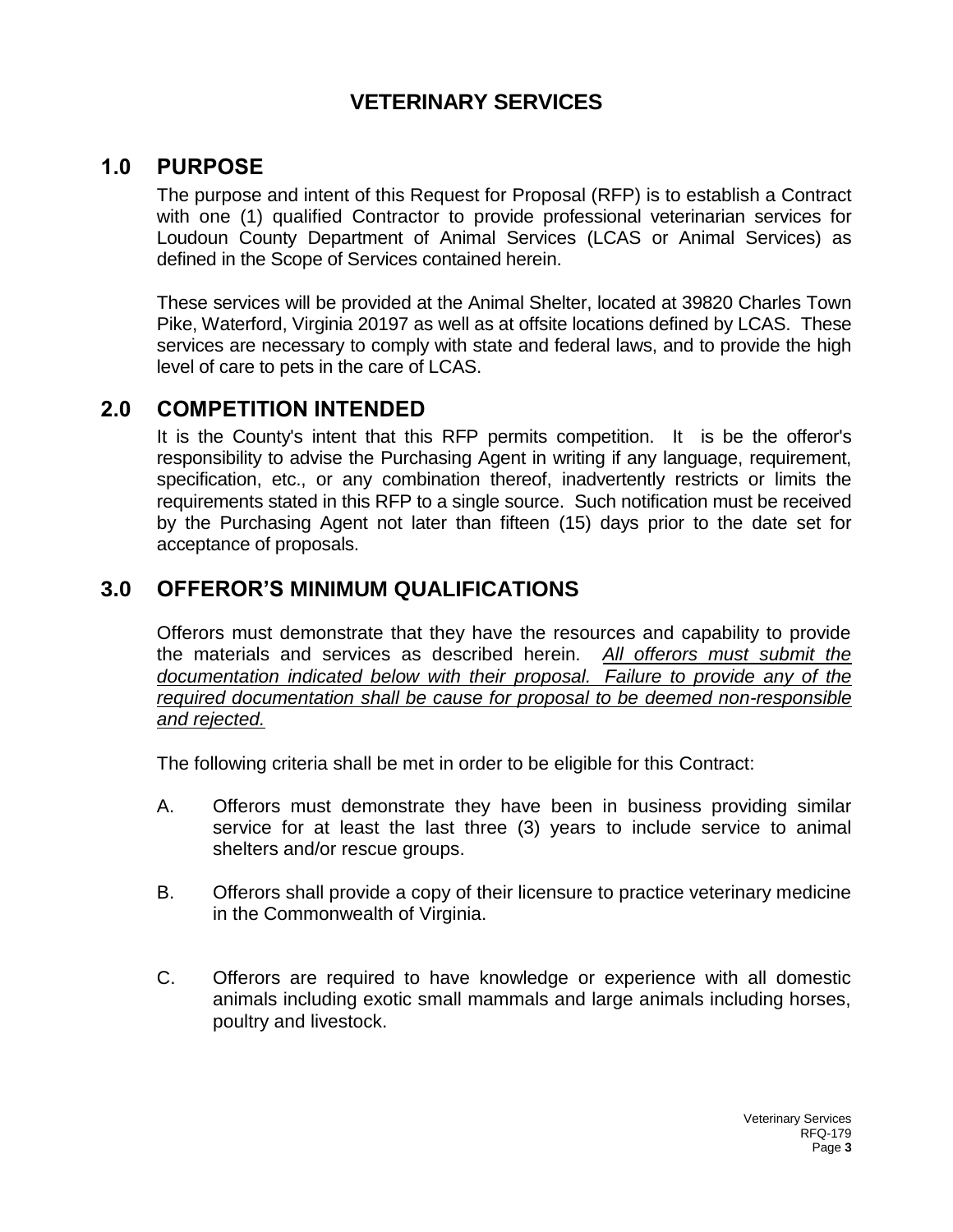### **4.0 SCOPE OF SERVICES**

.

All proposals must be made on the basis of, and either meet or exceed, the requirements contained herein. All offerors must be able to provide:

4.1 In-Shelter Veterinary Services

LCAS requires two (2) modes of in-shelter service as part of this Contract, defined in detail below. All veterinarian services billed under this Contract must be accompanied by a LCAS Illness/Injury Form for each animal.

- Emergency Veterinary Services which includes emergency care of shelter animals, 24 hours-a-day, 7 days-a-week, 365 days-a-year.
- Non-emergency or routine care of shelter pets housed at LCAS.
- 4.1.1 Emergency Veterinary Services (Location: Contractors Veterinary Office)
	- Provide immediate medical care to sick or injured animals housed at the County animal shelter or that are under the shelter's foster care program at the Contractor's office location or other agreed upon location.
	- May include off-site Animal Control investigations or large scale response to animal related emergencies or animal seizures.
	- Emergency care must be available to shelter animals, 24 hoursa-day, 7 days-a-week, 365 days-a-year. Contractor agrees to consult Animal Services staff, in advance, on all matters regarding the emergency care of shelter animals.
	- Comprehensive record keeping of all LCAS interactions is required, including notation of treatment and authorizing LCAS agent, date and time.
	- All treatment, diagnosis, medication prescription, etc. are to be documented and provided to LCAS staff.
- 4.1.2 Non-Emergency or Routine Services (Location: LCAS)
	- Provide non-emergency care at the shelter facility for individual animals or the general shelter population. Visits to LCAS in Waterford, VA should not exceed more than two (2) hours per week on average, unless otherwise agreed upon by both parties. Weekly visits will be scheduled for a mutually agreeable days and times. Inability of the Contractor to provide service on agreed hours will result in rescheduling of the visit(s) within the same week.
	- Comprehensive record keeping of all LCAS interactions is required, including notation of treatment and authorizing LCAS agent, date and time.
	- All treatment, diagnosis, medication prescription, etc. are to be documented and provided to LCAS staff.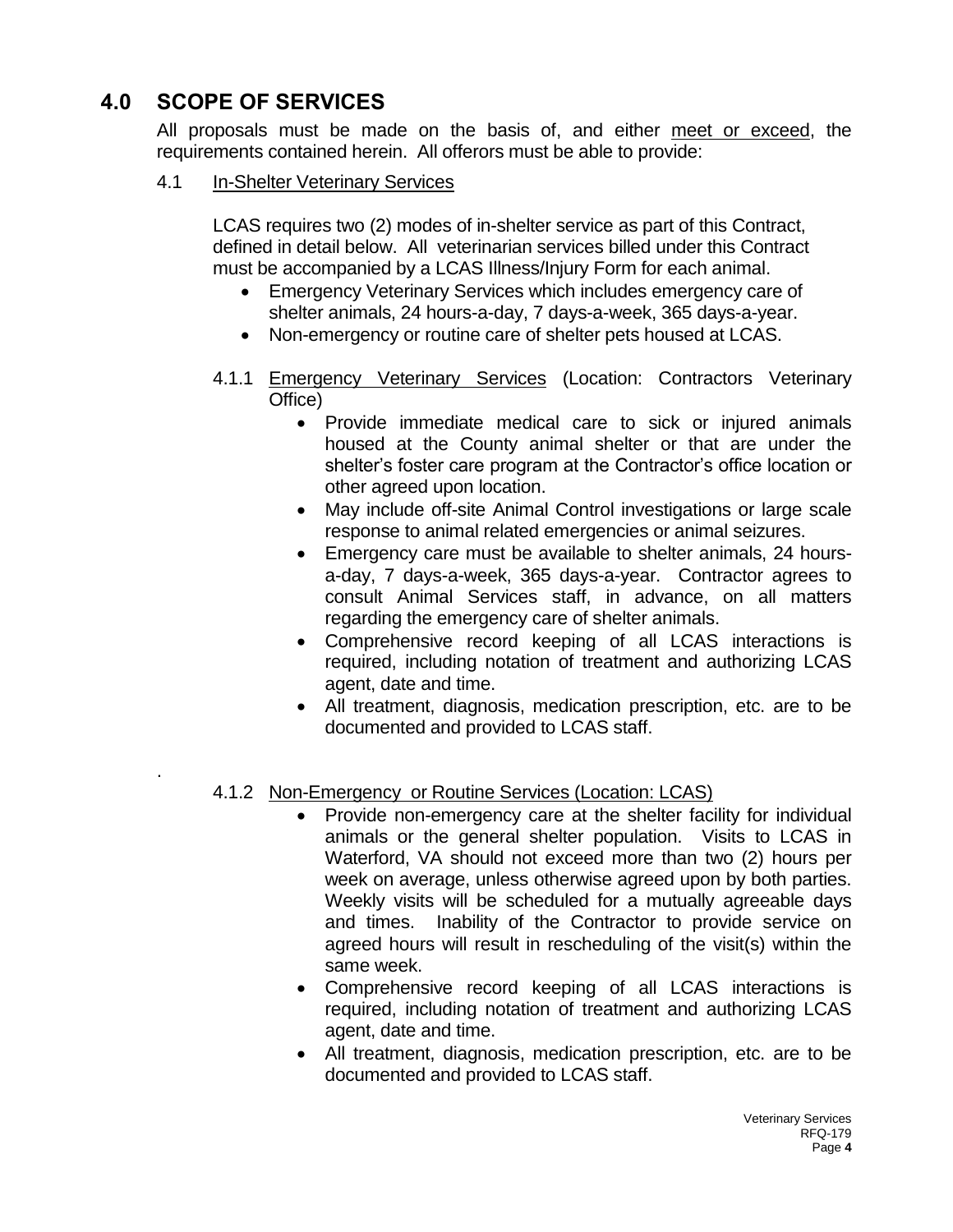- Includes all medications prescribed in the treatment of shelter pets. Medications selected for treatment of injury, illness or disease shall be chosen based on their high level of efficacy, short duration, and minimal dose frequency.
- LCAS requires consultation on a myriad of medical issues. Contractor agrees to provide medical consultation\* by a license Veterinarian on topics including, but not limited to:
- Pharmaceuticals
- Treatment & Follow up Contractor agrees that all subsequent consultations, document review or follow up health concerns related to a previously treated animal will be included in the emergency or non-emergency charge until such animal presents with an unrelated symptom or requires a new diagnosis.
- Disease Management and Prevention
- General Care
- Supportive Care

*\*The consultations may occur over the phone or in person*.

- 4.1.3 Veterinarian Oversight
	- Provide veterinarian oversight of LCAS use and purchase of vaccines and controlled substances such as euthanasia and tranquilizing agents, including purchase authorization.
	- Provide a direct-buy stock of medication frequently used to treat common shelter illnesses. Medication to be prescribed by Veterinarian and stored at Contractor's office.
- 4.1.4 Contractor must have the capability to act as LCAS' supervising veterinarian and all the necessary licensure for any and all vets associated with Contract must be made available immediately upon request.
- 4.1.5 Contractor shall establish formal evaluation and quality control procedures to monitor each facet referred in the final Contract. The evaluation and quality control procedures must provide sufficient information to allow the County's administrators to monitor the program's progress and effectiveness. The County administrators will use the quality control report to evaluate the effectiveness of the program on an annual basis.
- 4.1.6 Contractor shall be available for consultation with County staff on an as needed basis 24 hours a day, 7 days a week, 365 days a year.
- 4.1.7 Contractor shall be available to receive and treat sick or injured animals, 24 hours a day, 7 days a week, 365 days a year.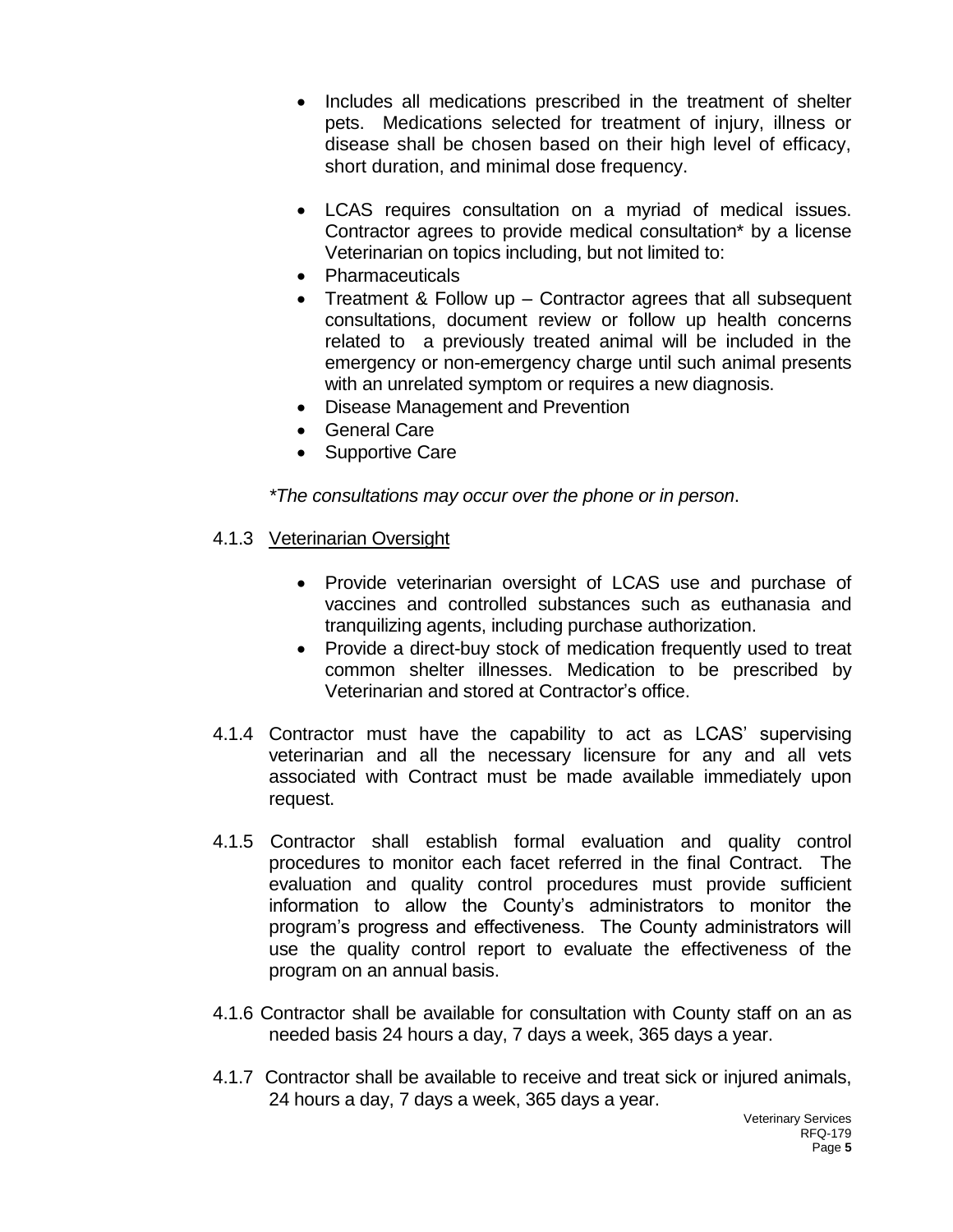4.1.8 Contractor shall accept after hours drop off of domestic animals at the Contractor's location should the shelter be closed,

### **5.0 TERMS AND CONDITIONS**

The Contract with the successful offeror will contain the following Terms and Conditions. Offerors taking exception to these terms and conditions or intending to propose additional or alternative language must (a) identify with specificity the County terms and conditions to which they take exception or seek to amend or replace; and (b) include any additional or different language with their proposal. Failure to both identify with specificity those terms and conditions offeror takes exception to or seeks to amend or replace as well as to provide offeror's additional or alternate Contract terms may result in rejection of the proposal. **While the County may accept additional or different language if so provided with the proposal, the Terms and Conditions marked with an asterisk (\*) are mandatory and non-negotiable.**

5.1 Procedures

The extent and character of the services to be performed by the Contractor will be subject to the general control and approval of the Director of Animal Services or his/her authorized representative(s). The Contractor shall not comply with requests and/or orders issued by other than the Director of Animal Services or his/her authorized representative(s) acting within their authority for the County. Any change to the Contract must be approved in writing by the Division of Procurement and the Contractor.

5.2 Term

The Contract shall cover the period from April 15, 2015 through April 14, 2016 or an equivalent period depending upon date of Contract award.

This Contract may be renewed at the expiration of the initial term at the request of the County. The renewal may be for up to four (4) additional one (1) year periods. Unless otherwise agreed to by the parties or as may be required by law, any renewal will be based on the same terms and conditions as the initial term with the exception of price or rates. Initial rates and subsequent renewal rates are guaranteed for a minimum of twelve (12) months.

Any request for a change in Unit Price shall include as a minimum, (1) the cause for the adjustment; (2) proposed effective date; and (3) the amount of the change requested with documentation to support the requested adjustment (I.E. Change in Manufacturers' price, etc.)

The request must be received at least 30 days prior to the effective date and will become effective only upon approval by the County Purchasing Agent. The increased Contract unit price will not apply to orders received by the Contractor prior to the effective date of the approved increase. The County Purchasing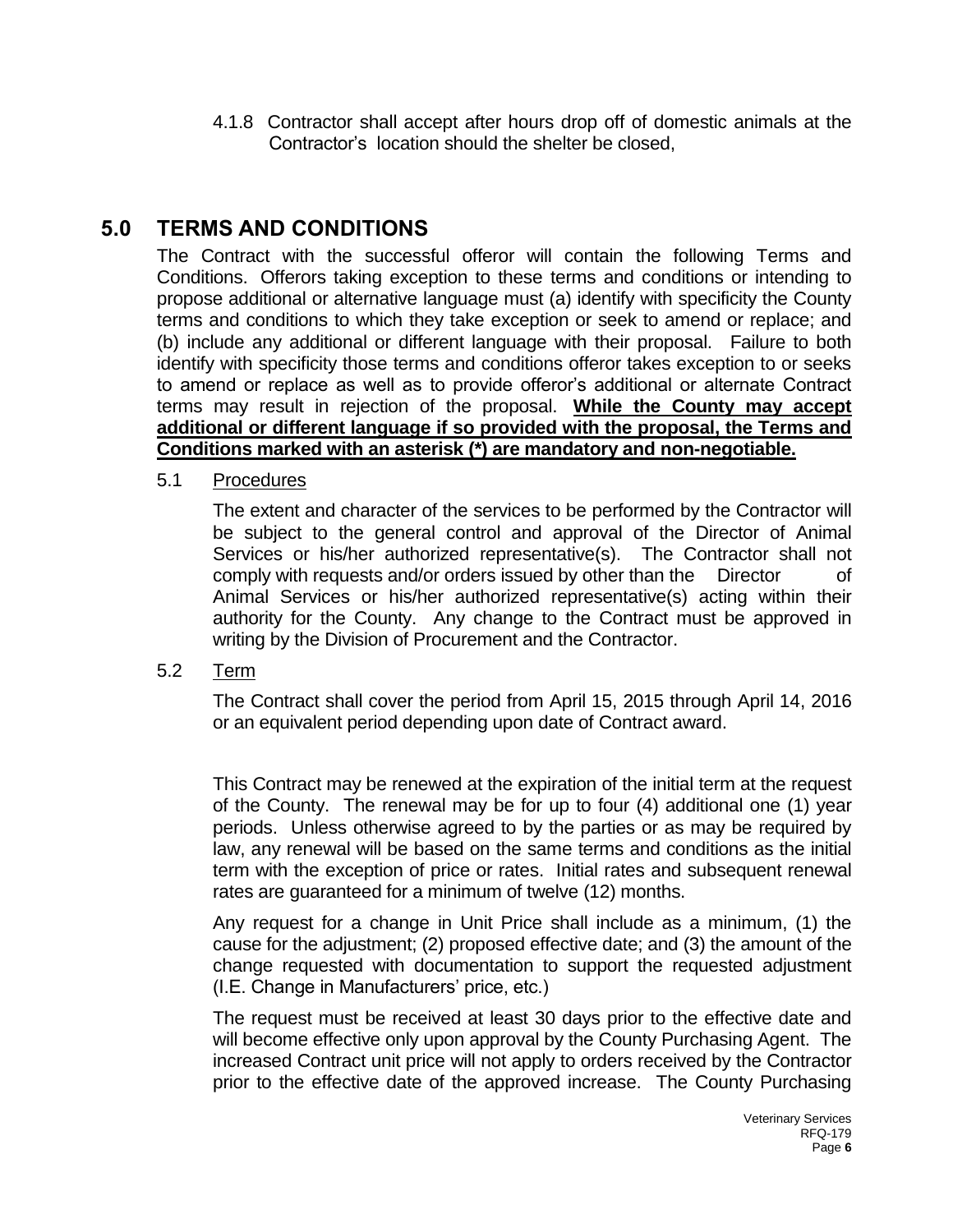Agent may cancel, without liability to either party, any portion of the Contract affected by the requested increase and any materials, supplies or services delivered at the time of such cancellation.

### 5.3 Delays and Delivery Failures

The Contractor must keep the County advised at all times of status of parties' agreement. If delay is foreseen, the Contractor shall give immediate written notice to the Division of Procurement. Should the Contractor fail to deliver the proper item(s)/service(s) at the time and place(s) contracted for, or within a reasonable period of time thereafter as agreed to in writing by the Division of Procurement, or should the Contractor fail to make a timely replacement of rejected items/services when so required, the County may purchase items/services of comparable quality and quantity in the open market to replace the undelivered or rejected items/services. The Contractor will reimburse the County for all costs in excess of the Agreement price when purchases are made in the open market; or, in the event that there is a balance the County owes to the Contractor from prior transactions, an amount equal to the additional expense incurred by the County as a result of the Contractor's nonperformance will be deducted from the balance as payment.

### 5.4 Material Safety Data Sheets

By law, the County of Loudoun will not receive any materials, products, or chemicals which may be hazardous to an employee's health unless accompanied by a Material Safety Data Sheet (MSDS) when received. This MSDS will be reviewed by the County, and if approved, the materials, product or chemical can be used. If the MSDS is rejected, the Contractor must identify a substitute that will meet the County's criteria for approval.

### 5.5 Business, Professional and Occupational License Requirement

All firms or individuals located or doing business in Loudoun County are required to be licensed in accordance with the County's "Business, Professional, and Occupational Licensing (BPOL) Tax" Ordinance.

Wholesale and retail merchants without a business location in Loudoun County are exempt from this requirement. Questions concerning the BPOL Tax should be directed to the Office of Commissioner of Revenue, telephone (703) 777-0260.

### 5.6 Payment of Taxes

All Contractors located or owning property in Loudoun County shall assure that all real and personal property taxes are paid.

The County will verify payment of all real and personal property taxes by the Contractor prior to the award of any Contract or Contract renewal.

### 5.7 Insurance

A. The Contractor will be responsible for its work and every part thereof, and for all materials, tools, equipment, appliances, and property of any and all description used in connection therewith. The Contractor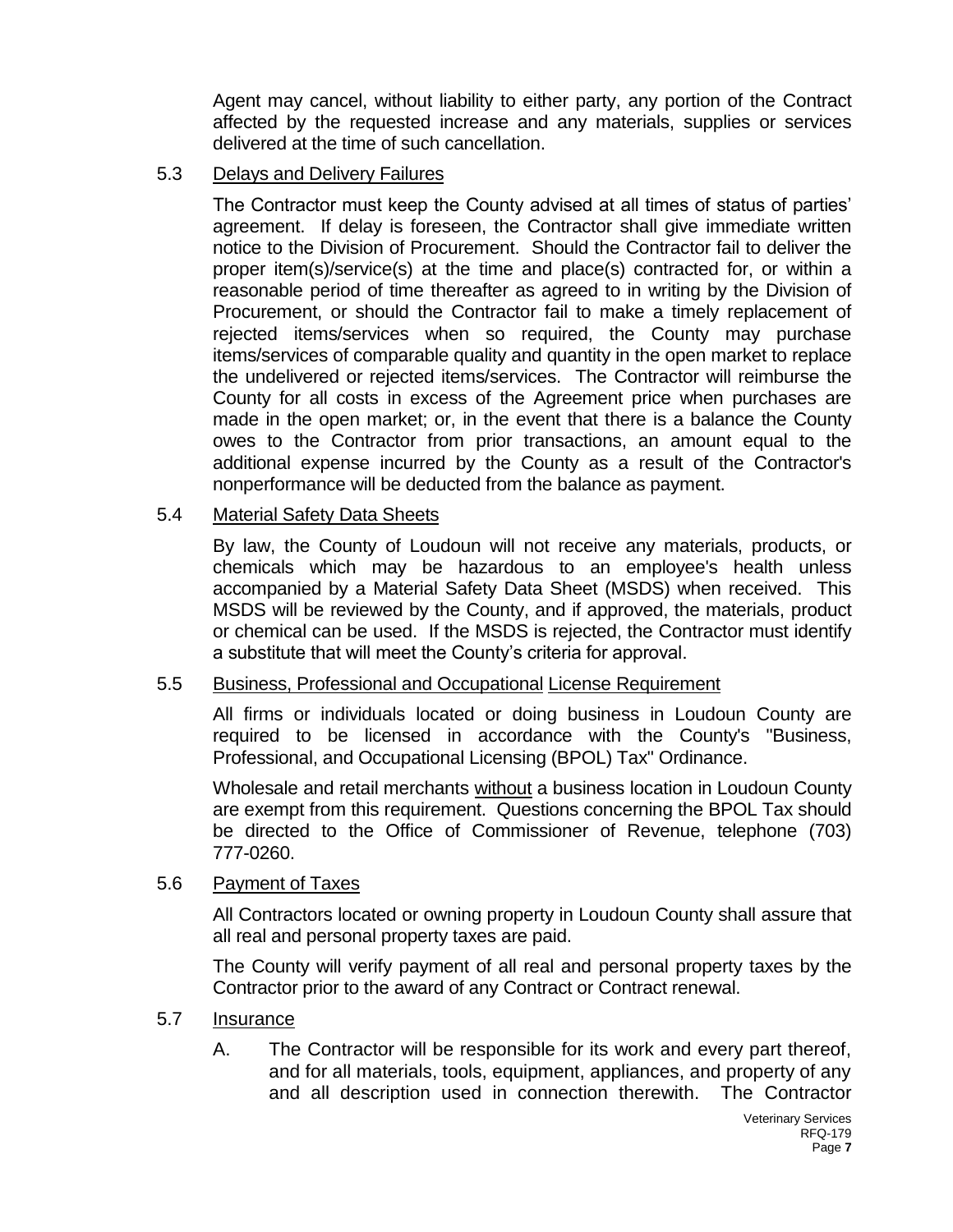assumes all risk of direct and indirect damage or injury to the property or persons used or employed on or in connection with the work contracted for, and of all damage or injury to any person or property wherever located, resulting from any action, omission, commission or operation under the Contract.

- B. The Contractor and all subcontractors shall, during the continuance of the work under the Contract, provide the following liability insurance:
	- 1. Workers' Compensation and Employer's Liability to protect the Contractor from any liability or damages for any injuries (including death and disability) to any and all of its employees, including any and all liability or damage which may arise by virtue of any statute or law in force within the Commonwealth of Virginia.
	- 2. Comprehensive General Liability insurance to protect the Contractor, and the interest of the County, its officers, employees, and agents against any and all injuries to third parties, including bodily injury and personal injury, wherever located, resulting from any action or operation under the Contract or in connection with the contracted work. The General Liability insurance shall also include the Broad Form Property Damage endorsement, in addition to coverage for explosion, collapse, and underground hazards, where required.
	- 3. Automobile Liability insurance, covering all owned, non-owned, borrowed, leased, or rented vehicles operated by the Contractor.
	- 4. Professional Liability against any and all wrongful acts, errors, or omissions on the part of the Contractor resulting from any action or operation under the Contract or in connection with the contracted work.
- C. The Contractor agrees to provide the above referenced policies with the following limits. Liability insurance limits may be arranged by General, Automobile and Professional Liability policies for the full limits required, or by a combination of underlying policies for lesser limits with the remaining limits provided by an Excess or Umbrella Liability policy
	- 1. Workers' Compensation: Coverage A: Statutory **Coverage B:**  $$100,000$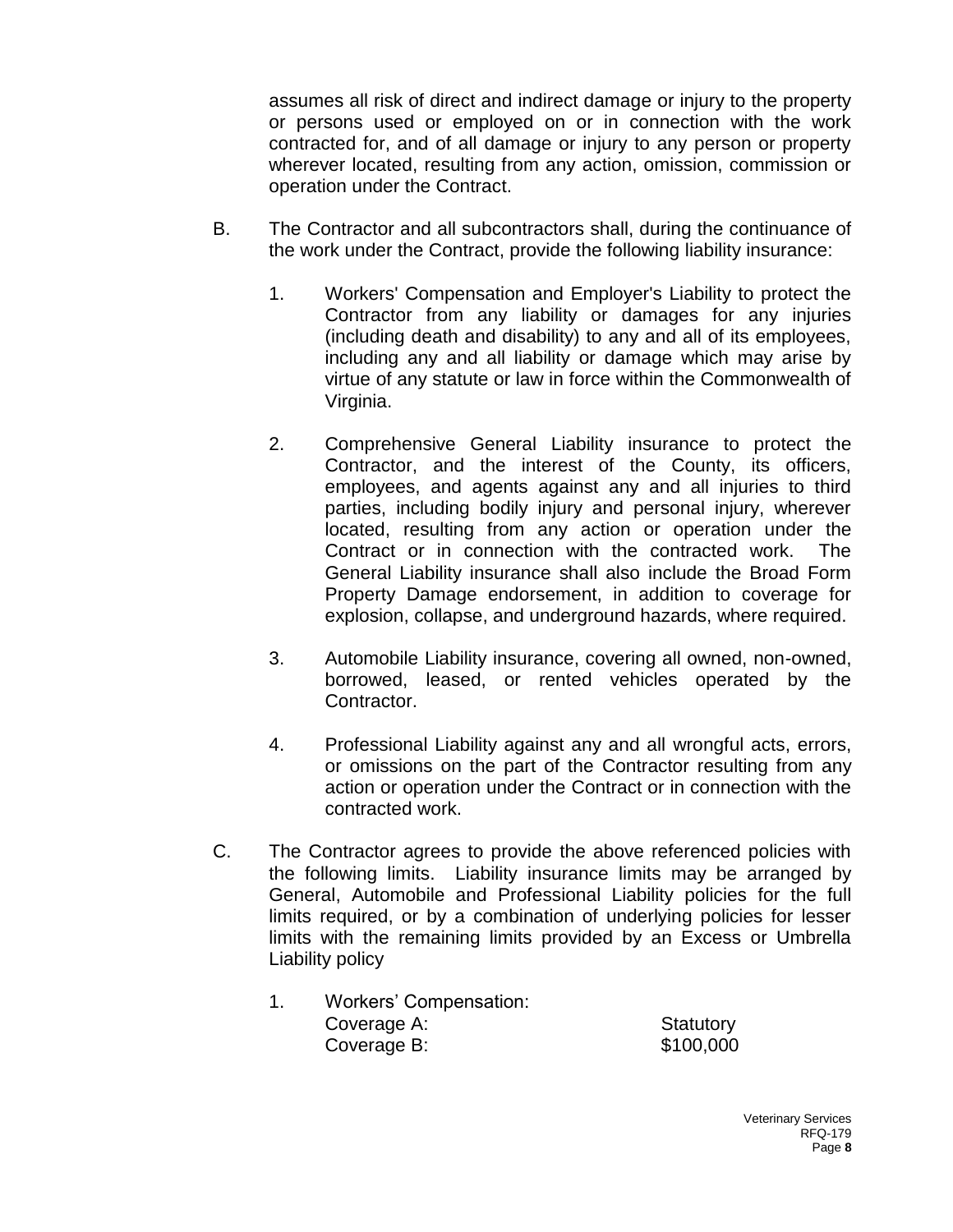| <b>General Liability:</b>             |             |
|---------------------------------------|-------------|
| Per Occurrence:                       | \$1,000,000 |
| Personal/Advertising Injury:          | \$1,000,000 |
| <b>General Aggregate:</b>             | \$2,000,000 |
| <b>Products/Completed Operations:</b> | \$2,000,000 |
| Fire Damage Legal Liability:          | \$100,000   |
|                                       |             |

### **GL Coverage, excluding Products and Completed Operations, should be on a Per Project Basis**

| 3. | Automobile Liability:<br><b>Combined Single Limit:</b> | \$1,000,000 |
|----|--------------------------------------------------------|-------------|
| 4. | Professional Liability:                                |             |
|    | Per Occurrence:                                        | \$1,000,000 |
|    | <b>General Aggregate:</b>                              | \$1,000,000 |

- D. The following provisions shall be agreed to by the Contractor:
	- 1. No change, cancellation, or non-renewal shall be made in any insurance coverage without a forty-five (45) day written notice to the County. The Contractor shall furnish a new certificate prior to any change or cancellation date. The failure of the Contractor to deliver a new and valid certificate will result in suspension of all payments until the new certificate is furnished.
	- 2. Liability Insurance "Claims Made" basis:

If the liability insurance purchased by the Contractor has been issued on a "claims made" basis, the Contractor must comply with the following additional conditions. The limits of liability and the extensions to be included as described previously in these provisions, remain the same. The Contractor must either:

- a. Agree to provide, prior to commencing work under the Contract, certificates of insurance evidencing the above coverage for a period of two (2) years after final payment for the Contract for General Liability policies and five (5) years for Professional Liability policies. This certificate shall evidence a "retroactive date" no later than the beginning of the Contractor's work under this Contract, or
- b. Purchase the extended reporting period endorsement for the policy or policies in force during the term of this Contract and evidence the purchase of this extended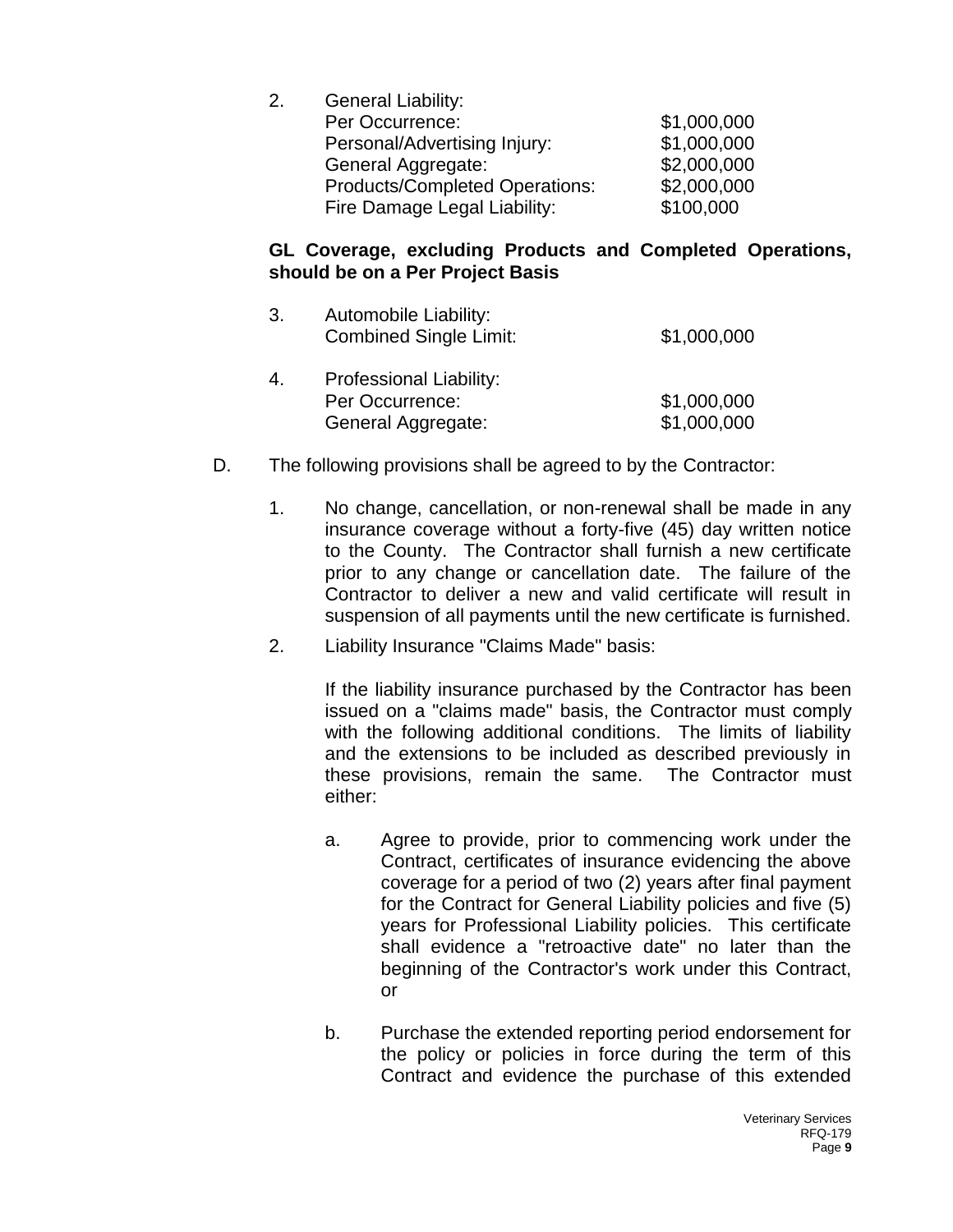reporting period endorsement by means of a certificate of insurance or a copy of the endorsement itself.

- 3. The Contractor must disclose the amount of deductible/selfinsured retention applicable to the General Liability, Automobile Liability or Professional Liability policies, if any. The County reserves the right to request additional information to determine if the Contractor has the financial capacity to meet its obligations under a deductible/self-insured plan. If this provision is utilized, the Contractor will be permitted to provide evidence of its ability to fund the deductible/self-insured retention.
- 4. a. The Contractor agrees to provide insurance issued by companies admitted within the Commonwealth of Virginia, with the Best's Key Rating of at least A:VII.
	- b. European markets including those based in London, and the domestic surplus lines market that operate on a non-admitted basis are exempt from this requirement provided that the Contractor's broker can provide financial data to establish that a market's policyholder surpluses are equal to or exceed the surpluses that correspond to Best's A:VII Rating.
- 5. a. The Contractor will provide an original signed Certificate of Insurance and such endorsements as prescribed herein.
	- b. The Contractor will provide on request certified copies of all insurance coverage related to the Contract within ten (10) business days of request by the County. These certified copies will be sent to the County by the Contractor's insurance agent or representative. Any request made under this provision will be deemed confidential and proprietary.
	- c. Any certificates provided shall indicate the Contract name and number.
- 6. The County, its officers and employees shall be Endorsed to the Contractor's Automobile and General Liability policies as an "additional insured" with the provision that this coverage "is primary to all other coverage the County may possess." (Use "loss payee" where there is an insurable interest). A Certificate of Insurance evidencing the additional insured status must be presented to the County along with a copy of the Endorsement.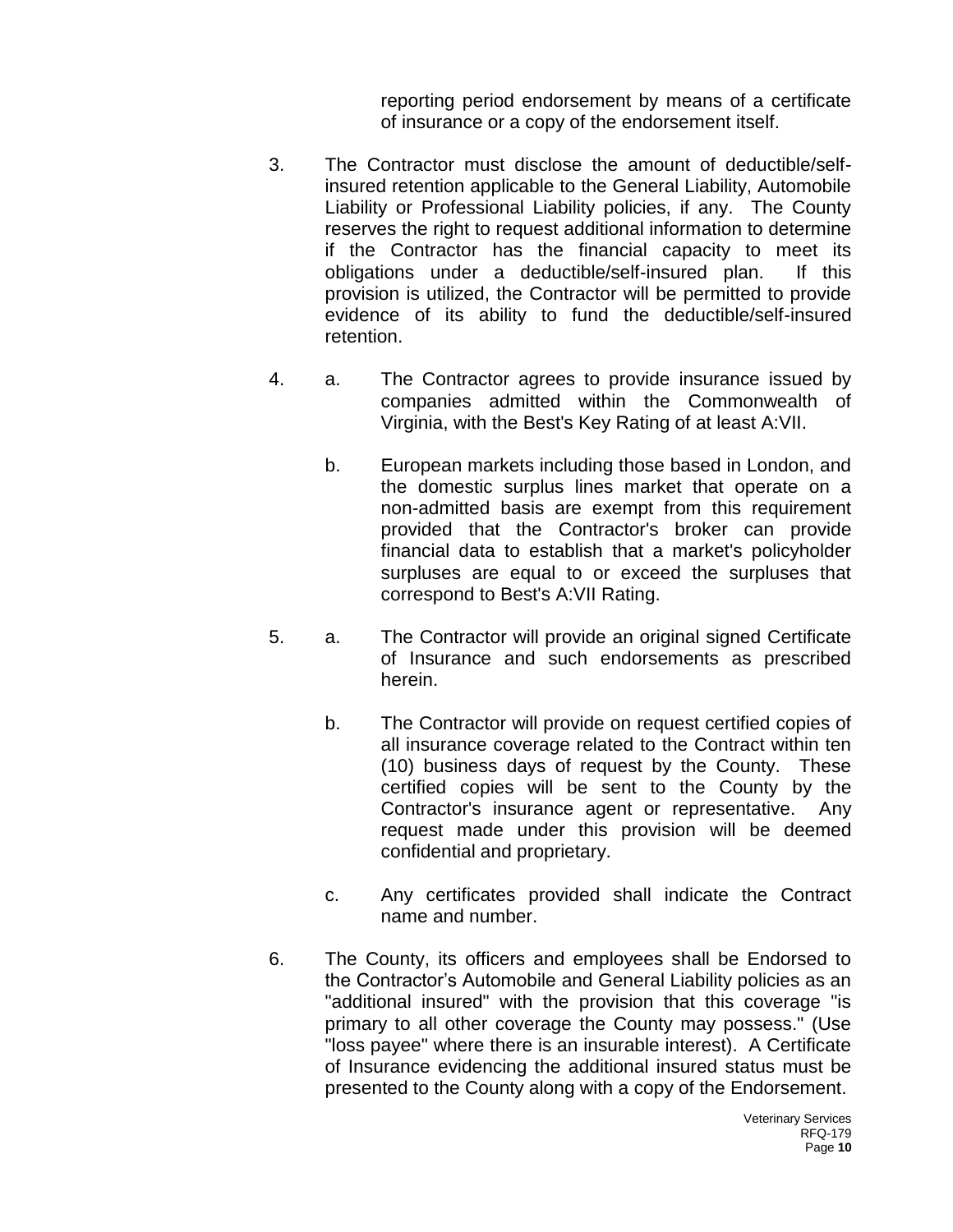- 7. Compliance by the Contractor with the foregoing requirements as to carrying insurance will not relieve the Contractor of their liabilities provisions of the Contract.
- E. Contractual and other Liability insurance provided under this Contract shall not contain a supervision, inspection or engineering services exclusion that would preclude the County from supervising and/or inspecting the project as to the end result. The Contractor will assume all on-the-job responsibilities as to the control of persons directly employed by it.
- F. Contractor should exercise precaution at all times for the protection of Persons (including employees) and property.
- G. The Contractor is to comply with the Occupational Safety and Health Act of 1970, Public Law 91-956, as it may apply to this Contract.
- H. If an "ACORD" Insurance Certificate form is used by the Contractor's insurance agent, the words "endeavor to" and ". . . but failure to mail such notice shall impose no obligation or liability of any kind upon the company" in the "Cancellation" paragraph of the form shall be deleted.
- I. The Contractor agrees to waive all rights of subrogation against the County, its officers, employees, and agents.

### 5.8 Hold Harmless

The Contractor shall, indemnify and hold harmless the County, including its officials and employees, from all liability, losses, costs, damages, claims, causes of action, and suits of any nature (specifically including reasonable attorney's fees and defense costs of third party claims) incidental to or brought as a consequence of any negligent act, error, omission, or breach of the applicable standard of care by the Contractor and or its subcontractors. The Contractor agrees that this clause shall include claims involving infringement of patent or copyright. This section will survive the Contract. The County is prohibited from indemnifying Contractor and/or any other third parties.

### 5.9 Safety

All Contractors and subcontractors performing services for the County are required and shall comply with all Occupational Safety and Health Administration (OSHA), State and County Safety and Occupational Health Standards and any other applicable rules and regulations. Also all Contractors and subcontractors shall be held responsible for the safety of their employees and any unsafe acts or conditions that may cause injury or damage to any persons or property within and around the work site area under this Contract.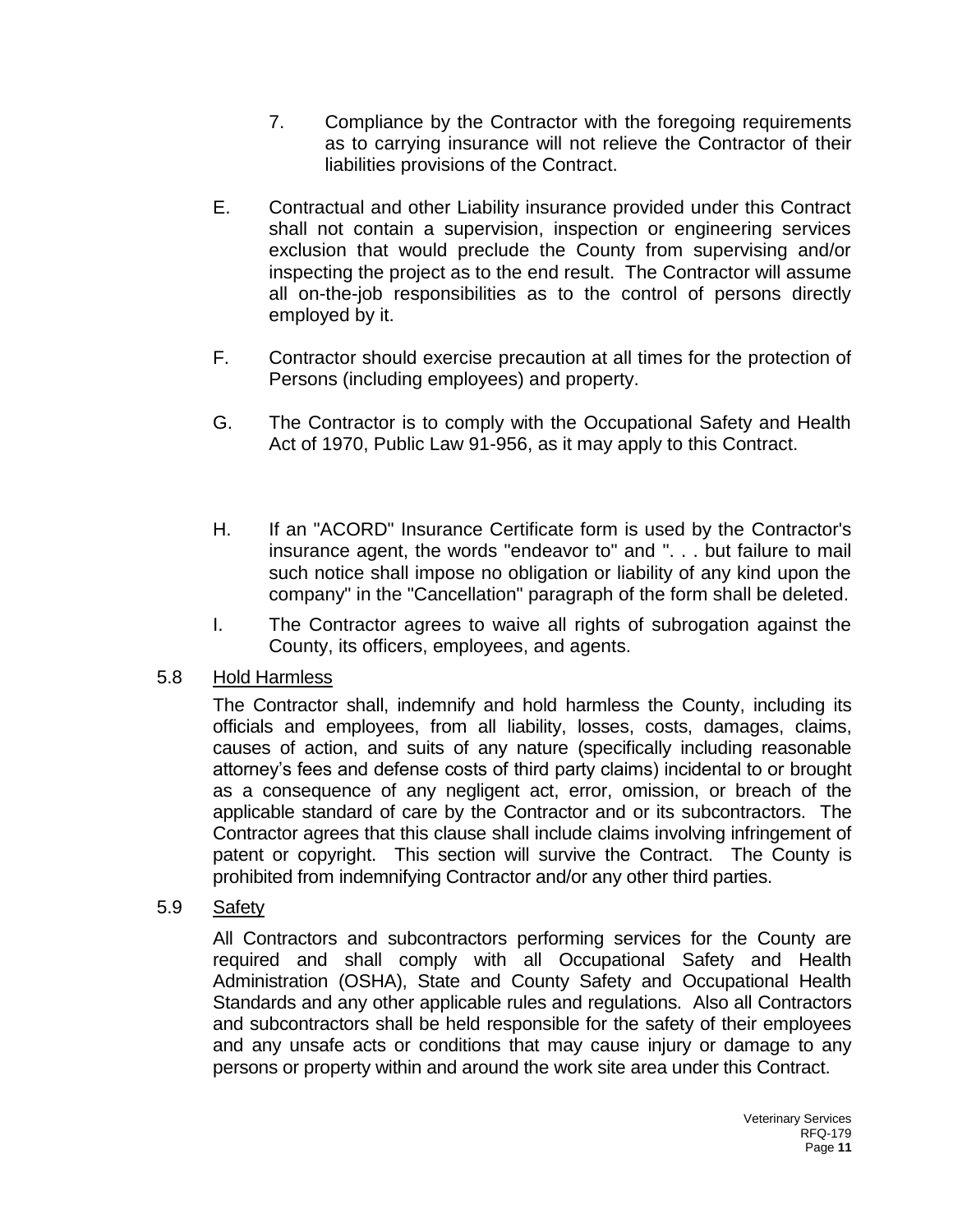### 5.10 Notice of Required Disability Legislation Compliance**\***

The County is required to comply with state and federal disability legislation: The Rehabilitation Act of 1973 Section 504, The Americans with Disabilities Act (ADA) for 1990 Title II and The Virginians with Disabilities Act of 1990.

Specifically, Loudoun County, may not, through its contractual and/or financial arrangements, directly or indirectly avoid compliance with Title II of the Americans with Disabilities Act, Public Law 101-336, which prohibits discrimination by public entities on the basis of disability. Subtitle A protects qualified individuals with disability from discrimination on the basis of disability in the services, programs, or activities of all State and local governments. It extends the prohibition of discrimination in federally assisted programs established by the Rehabilitation Act of 1973 Section 504 to all activities of State and local governments, including those that do not receive Federal financial assistance, and incorporates specific prohibitions of discrimination on the basis of disability in Titles I, III, and V of the Americans with Disabilities Act. The Virginians with Disabilities Act of 1990 follows the Rehabilitation Act of 1973 Section 504.

### 5.11 Ethics in Public Contracting \*

The provisions contained in §§ 2.2-4367 through 2.2-4377 of the Virginia Public Procurement Act as set forth in the 1950 Code of Virginia, as amended, shall be applicable to all Contracts solicited or entered into by the County. A copy of these provisions may be obtained from the Purchasing Agent upon request.

The above-stated provisions supplement, but do not supersede, other provisions of law including, but not limited to, the Virginia State and Local Government Conflict of Interests Act (§ 2.2-3100 et seq*.*), the Virginia Governmental Frauds Act (§ 18.2-498.1 et seq.) and Articles 2 and 3 of Chapter 10 of Title 18.2. The provisions apply notwithstanding the fact that the conduct described may not constitute a violation of the Virginia State and Local Government Conflict of Interests Act.

### 5.12 Employment Discrimination by Contractors Prohibited \*

Every Contract of over \$10,000 shall include the following provisions:

- A. During the performance of this Contract, the Contractor agrees as follows:
	- 1. The Contractor will not discriminate against any employee or applicant for employment because of race, religion, color, sex, national origin, age, disability, status as a service disabled veteran, or any other basis prohibited by state law relating to discrimination in employment, except where there is a bona fide occupational qualification reasonably necessary to the normal operation of the Contractor. The Contractor agrees to post in conspicuous places, available to employees and applicants for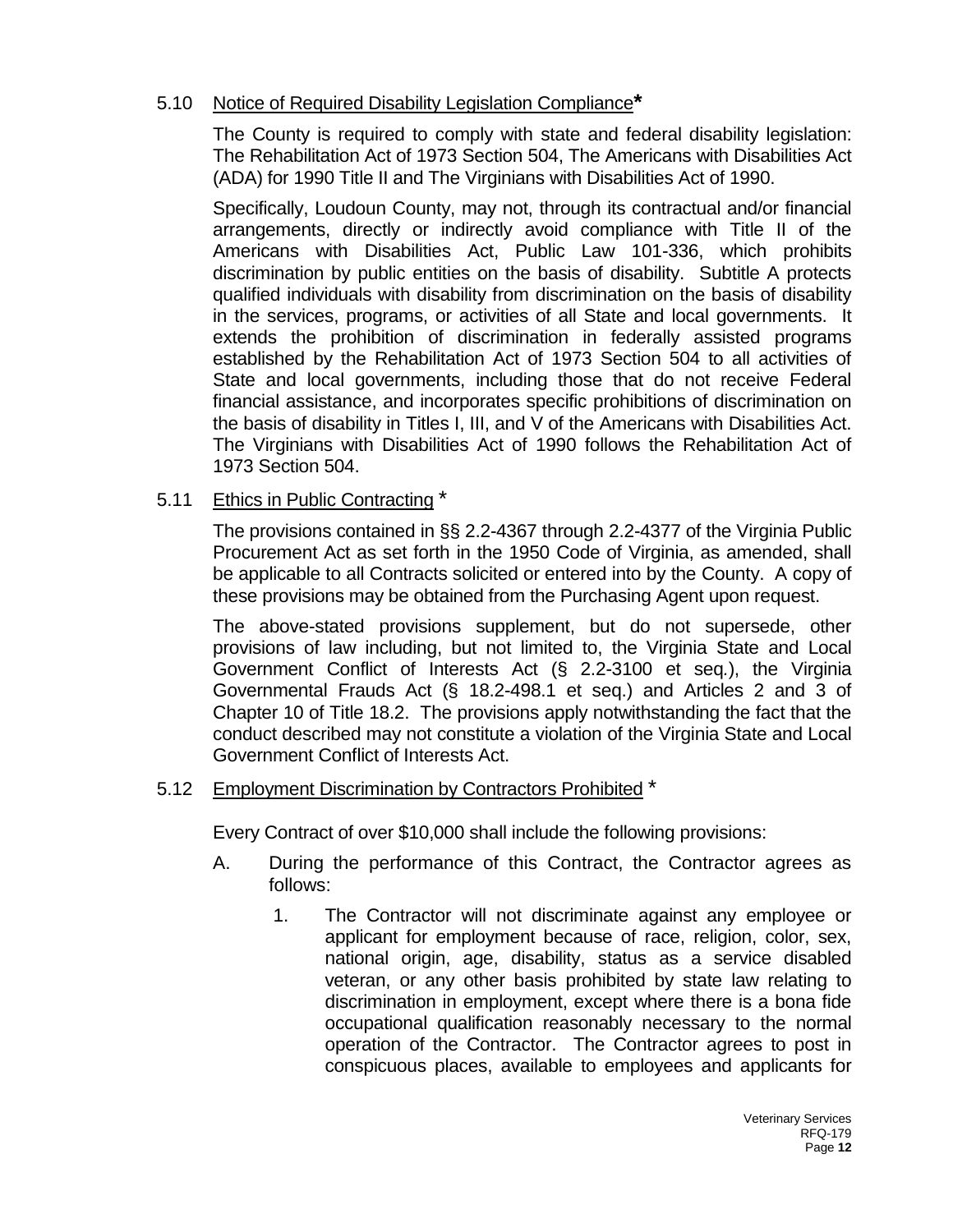employment, notices setting forth the provisions of this nondiscrimination clause.

- 2. The Contractor, in all solicitations or advertisements for employees placed by or on behalf of the Contractor, shall state that such Contractor is an equal opportunity employer.
- 3. Notices, advertisements and solicitations placed in accordance with federal law, rule or regulation shall be deemed sufficient to meet this requirement.
- B. The Contractor will include the provisions of the foregoing paragraphs, 1, 2, and 3 in every subcontract or purchase order of over \$10,000, so that the provisions will be binding upon each subcontractor or vendor.

### 5.13 Drug-free Workplace**\***

Every Contract of over \$10,000 shall include the following provisions:

During the performance of this Contract, the Contractor agrees to (i) provide a drug-free workplace for the Contractor's employees; (ii) post in conspicuous places, available to employees and applicants for employment, a statement notifying employees that the unlawful manufacture, sale, distribution, dispensation, possession, or use of a controlled substance or marijuana is prohibited in the Contractor's workplace and specifying the actions that will be taken against employees for violations of such prohibition; (iii) state in all solicitations or advertisements for employees placed by or behalf of the Contractor that the Contractor maintains a drug-free workplace; and (iv) include the provisions of the foregoing clauses in every subcontract or purchase order of over \$10,000, so that the provisions will be binding upon each subcontractor or vendor.

For the purpose of this section, "drug-free workplace" means a site for the performance of work done in connection with a specific Contract awarded to a Contractor in accordance with this chapter, the employees of whom are prohibited from engaging in the unlawful manufacture, sale, distribution, dispensation, possession, or use of a controlled substance or marijuana during the performance of the Contract.

5.14 Faith-Based Organizations**\***

The County does not discriminate against faith-based organizations.

### 5.15 Immigration Reform and Control Act of 1986**\***

By entering this Contract, the Contractor certifies that it does not and will not during the performance of this Contract violate the provisions of the Federal Immigration Reform and Control Act of 1986, which prohibits employment of illegal aliens.

### 5.16 Workmanship and Inspection

All work under this Contract shall be performed in a skillful and workmanlike manner. The Contractor and its employees shall be professional and courteous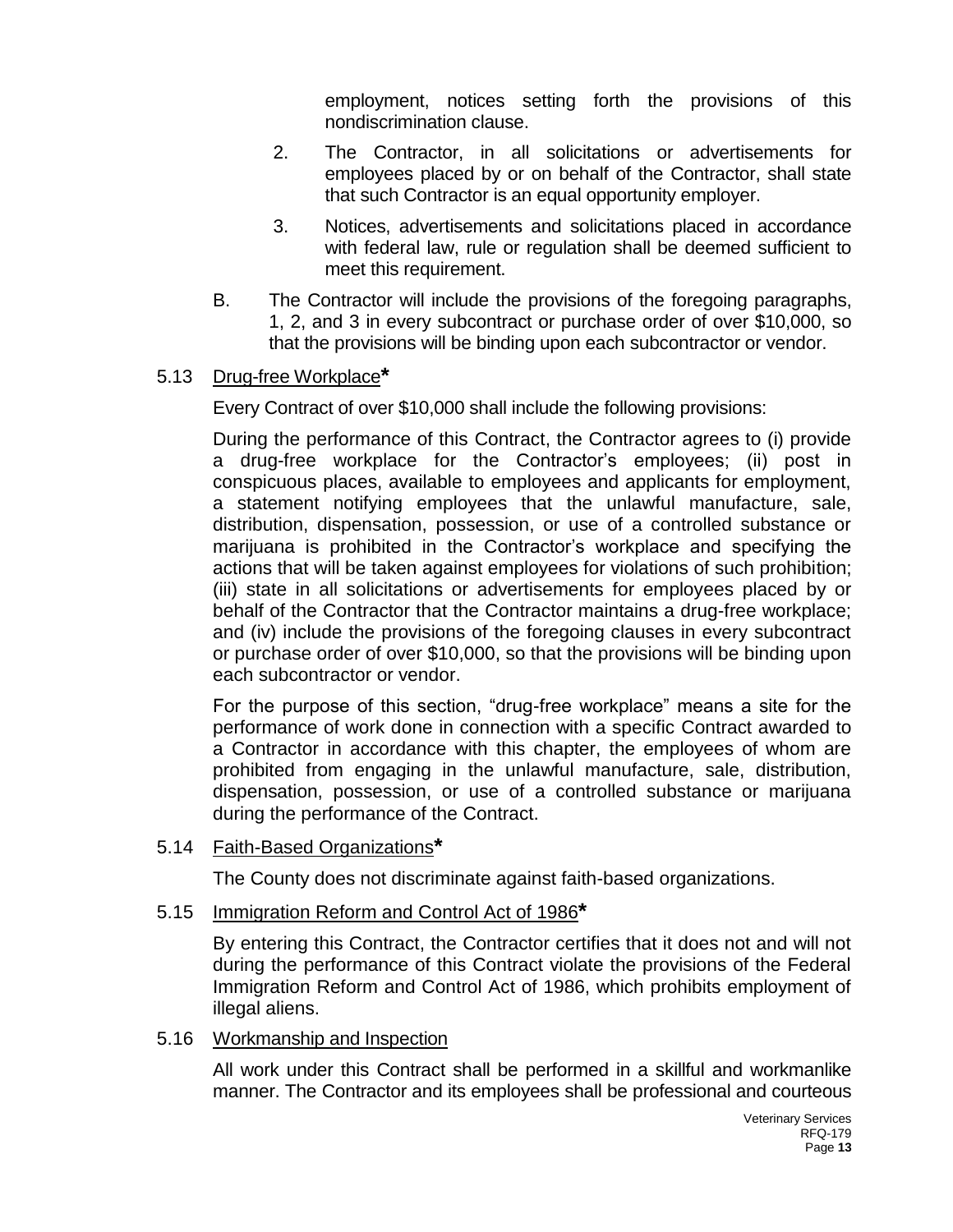at all times. The County reserves the right to require immediate removal of any Contractor employee from County service it deems unfit for service for any reason, not contrary to law. This right is non-negotiable and the Contractor agrees to this condition by accepting this Contract. Further, the County may, from time to time, make inspections of the work performed under the Contract. Any inspection by the County does not relieve the Contractor of any responsibility in meeting the Contract requirements.

The Contractor will have all employees working at County sites wear a uniform and have photo identification (frontal face). This identification must be prominently displayed at all times. No one with a felony conviction may be employed under this Agreement. The Contractor MUST remove any employee from County service who is convicted of a felony during his or her employment.

### 5.17 Substitutions

NO substitutions, additions or cancellations, including those of key personnel, are permitted after Contract award without written approval by the Division of Procurement. Where specific employees are proposed by the Contractor for the work, those employees shall perform the work as long as those employees work for the Contractor, either as employees or subcontractors, unless the County agrees to a substitution. Requests for substitutions will be reviewed by the County and approval may be given by the County at its sole discretion.

### 5.18 Exemption from Taxes**\***

Pursuant to Va. Code § 58.1-609.1, the County is exempt from Virginia State Sales or Use Taxes and Federal Excise Tax, therefore the Contractor will not charge the County for Virginia State Sales or Use Taxes or Federal Excise Tax on the finished goods or products provided under the Contract. However, this exemption does not apply to the Contractor, and the Contractor will be responsible for the payment of any sales, use, or excise tax it incurs in providing the goods required by the Contract, including, but not limited to, taxes on materials purchased by a Contractor for incorporation in or use on a construction project. Nothing in this section shall prohibit the Contractor from including its own sales tax expense in connection with the Contract in its Contract price.

### 5.19 Ordering, Invoicing and Payment

All work requested under this Contract shall be placed on a County issued Purchase Order. The Contractor will not accept credit card orders or payments.

Contractor shall submit invoices at the end of each calendar month, such statement to include a detailed breakdown of all charges, which should be based on completion of tasks or deliverables for the period of time being billed and shall include progress reports.

Each invoice shall include at a minimum the animal identification number, date of the service and shall be itemized to include each and all service and supplies used in the treatment of the animal.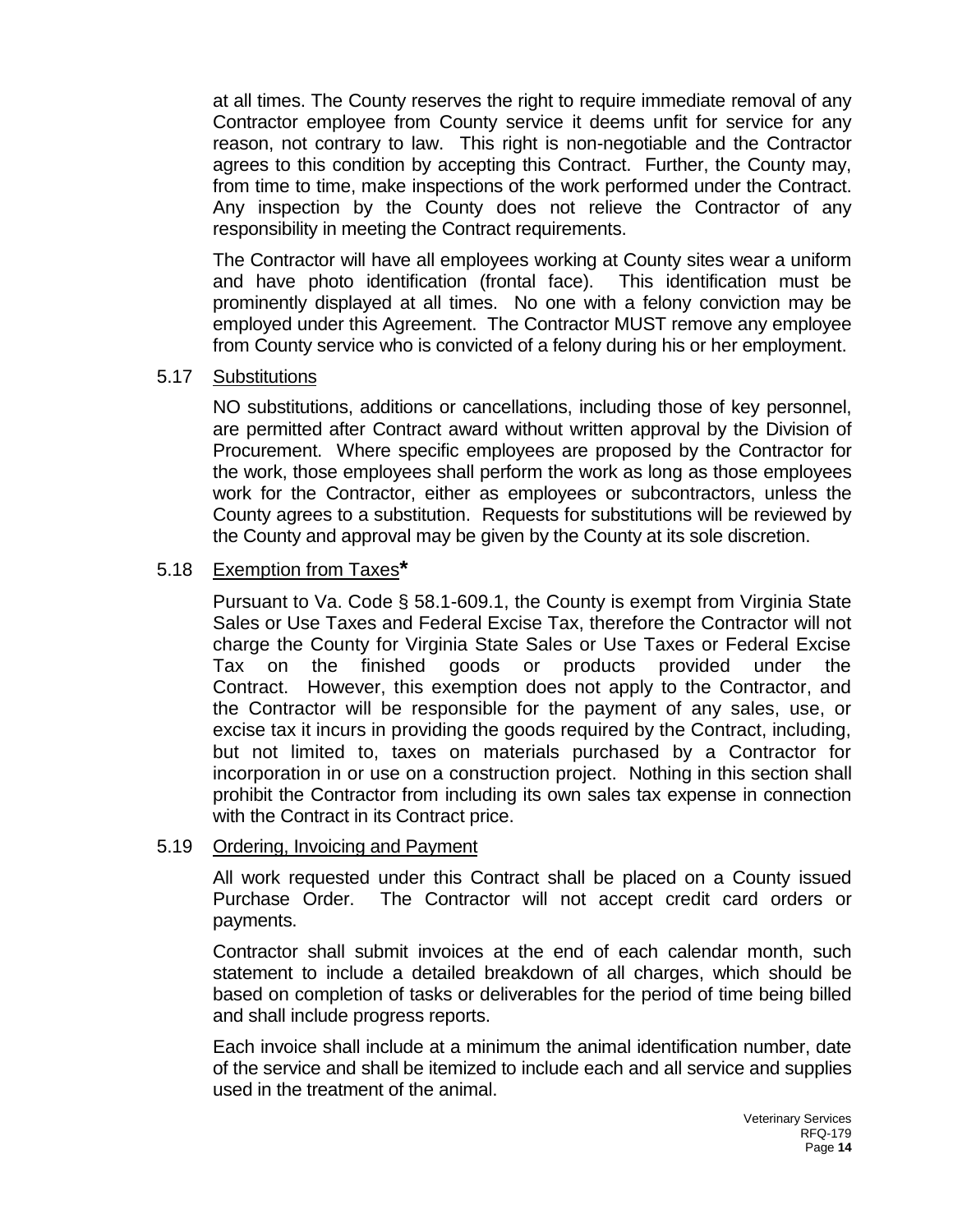The Contractor shall submit a summary invoice once each month accompanied by identifying paperwork for each animal/service listed in the summary.

Invoices shall be submitted to:

County of Loudoun, Virginia Loudoun County Animal Services 39820 Charles Town Pike Waterford, VA 20197

Upon receipt of invoice and final inspection and acceptance of the equipment and/or service, the County will render payment within forty-five (45) days unless any items thereon are questioned, in which event payment will be withheld pending verification of the amount claimed and the validity of the claim. The Contractor shall provide complete cooperation during any such investigation. Unless invoice items are questioned, the interest will accrue at the rate of one percent (1%) per month for any late payments.

 Individual Contractors shall provide their social security numbers, and proprietorships, partnerships, and corporations shall provide their federal employer identification number on the pricing form.

### 5.20 Payments to Subcontractors **\***

Within seven (7) days after receipt of amounts paid by the County for work performed by a subcontractor under this Contract, the Contractor shall either:

- A. Pay the subcontractor for the proportionate share of the total payment received from the County attributable to the work performed by the subcontractor under this Contract; or
- B. Notify the County and subcontractor, in writing, of his intention to withhold all or a part of the subcontractor's payment and the reason for non-payment.

The Contractor shall pay interest to the subcontractor on all amounts owed that remain unpaid beyond the seven (7) day period except for amounts withheld as allowed in item B. above.

Unless otherwise provided under the terms of this Contract, interest will accrue at the rate of one percent (1%) per month.

The Contractor shall include in each of its subcontracts a provision requiring each subcontractor to include or otherwise be subject to the same payment and interest requirements as set forth above with respect to each lower-tier subcontractor.

The Contractor's obligation to pay an interest charge to a subcontractor pursuant to this provision may not be construed to be an obligation of the County.

5.21 Assignment**\***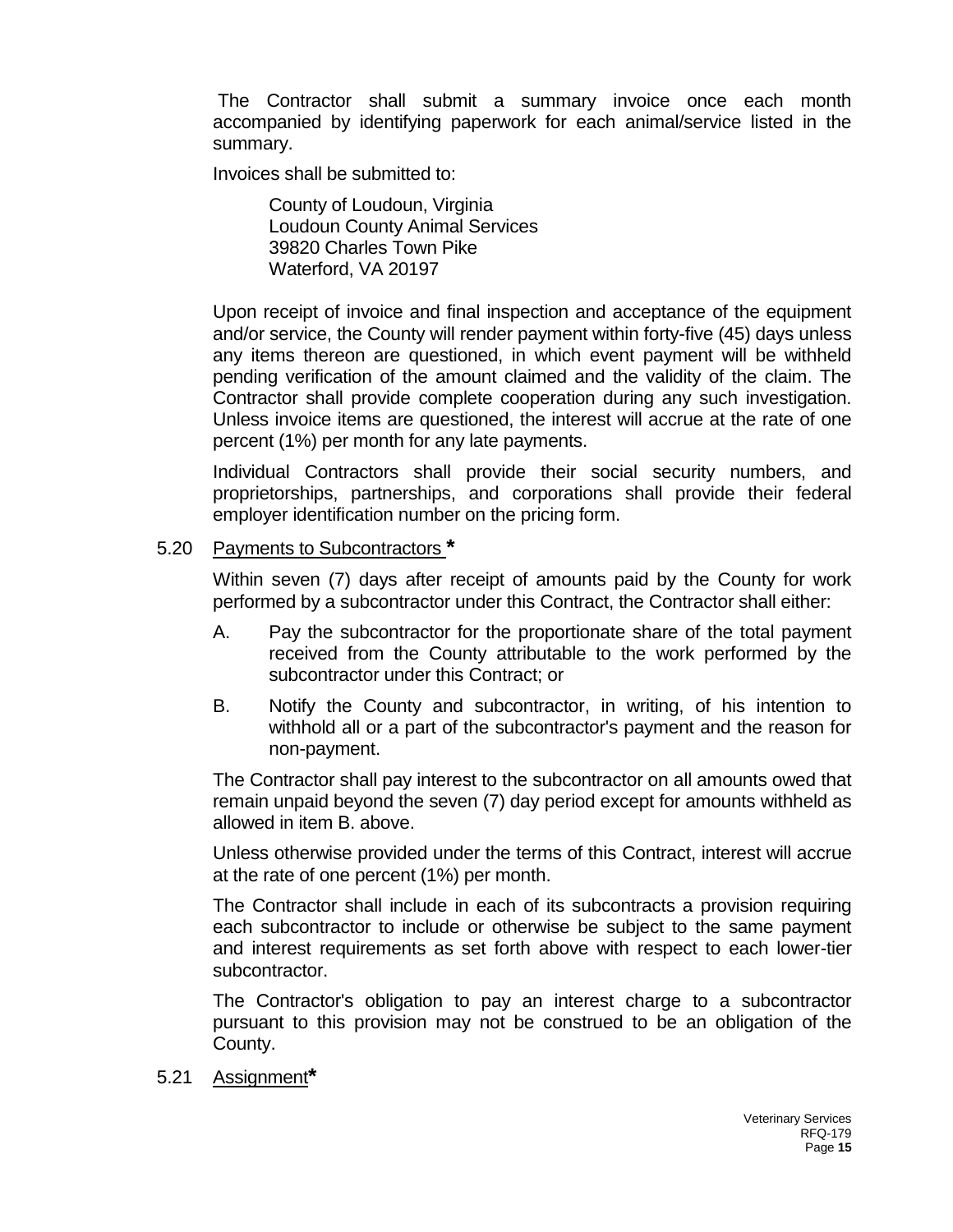The Agreement may not be assigned in whole or in part without the prior written consent of the Division of Procurement. The rights and obligations of the Contractor are personal and may be performed only by the Contractor. Any purported assignment that does not comply with this provision is void. This Contract is binding upon and inures to the benefit of the parties and their respective permitted successors and assigns.

### 5.22 Termination

Subject to the provisions below, the Contract may be terminated by the County upon thirty (30) days advance written notice to the Contractor; but if any work or service hereunder is in progress, but not completed as of the date of termination, then the Contract may be extended upon written approval of the County until said work or services are completed and accepted.

### A. Termination for Convenience

The County may terminate this Contract for convenience at any time, in which case the parties will negotiate reasonable termination costs.

### B. Termination for Cause

In the event of Termination for Cause, the thirty (30) days advance notice is waived and the Contractor will not be entitled to termination costs.

### C. Termination Due to Unavailability of Funds in Succeeding Fiscal Years

If funds are not appropriated or otherwise made available to support continuation of the performance of this Contract in a subsequent fiscal year, then the Contract will be canceled and, to the extent permitted by law, the Contractor will be reimbursed for the reasonable value of any non-recurring costs incurred but not amortized in the price of the supplies or services delivered under the Contract.

### 5.23 Contractual Disputes**\***

The Contractor shall give written notice to the Purchasing Agent of intent to file a claim for money or other relief within ten (10) calendar days of the occurrence giving rise to the claim or at the beginning of the work upon which the claim is to be based, whichever is earlier.

The Contractor shall submit its invoice for final payment within thirty (30) days after completion or delivery.

The claim, with supporting documentation, shall be submitted to the Purchasing Agent by US Mail, return receipt requested, courier, or overnight delivery service, no later than sixty (60) days after final payment. If the claim is not disposed of by agreement, the Purchasing Agent will reduce his/her decision to writing and mail via U.S. mail or otherwise forward a copy thereof to the Contractor within thirty (30) days of the County's receipt of the claim.

The Purchasing Agent's decision will be final unless the Contractor appeals within thirty (30) days by submitting a written letter of appeal to the County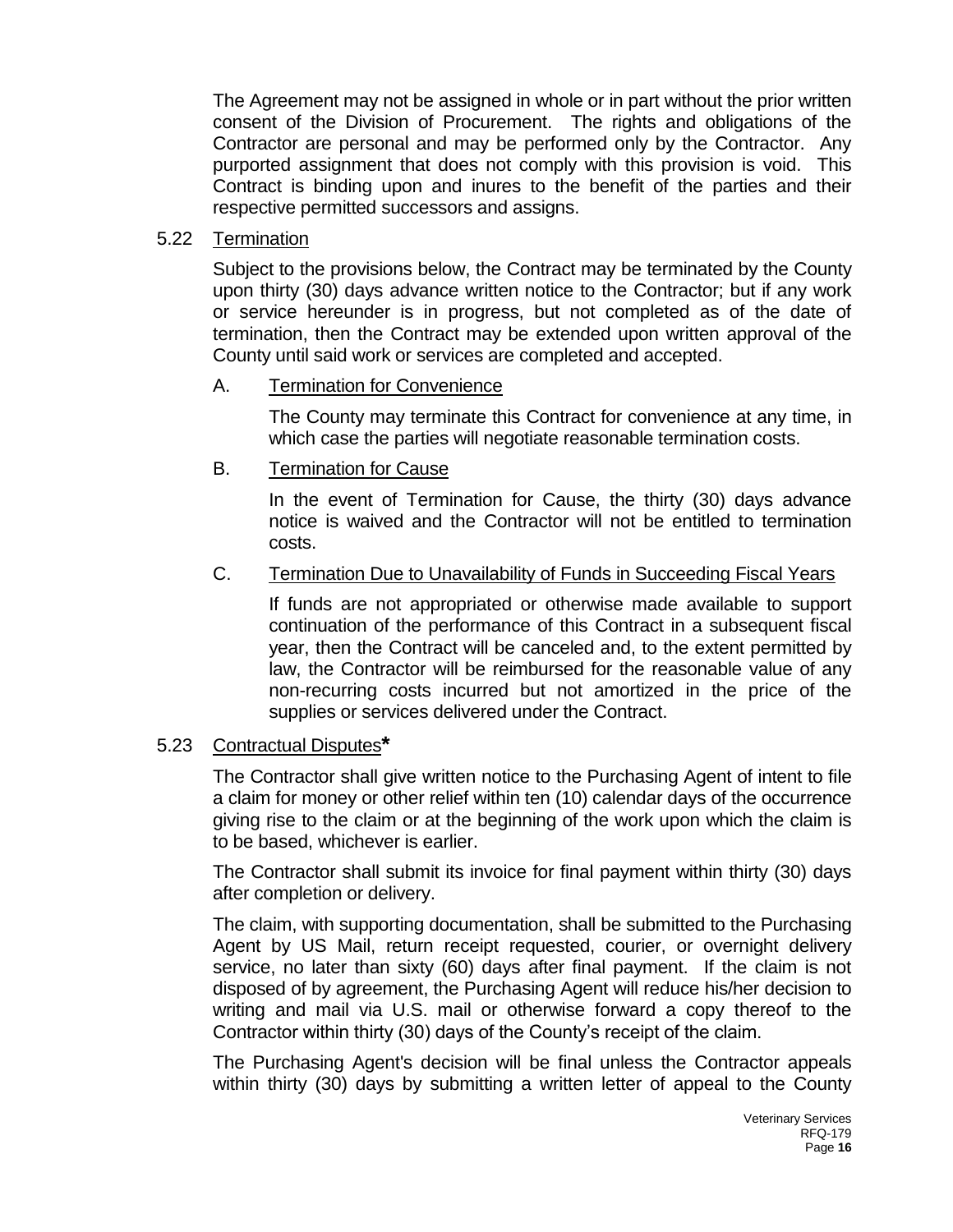Administrator, or his designee. The County Administrator shall render a decision within sixty (60) days of receipt of the appeal.

No Contractor may institute any legal action against the County until all statutory requirements have been met. Each party will bear its own costs and expenses resulting from any litigation, including attorney's fees.

### 5.24 Severability**\***

In the event that any provision is adjudged or decreed to be invalid, by a court of competent jurisdiction, such ruling will not invalidate the entire Contract but will pertain only to the provision in question and the remaining provisions will continue to be valid, binding and in full force and effect.

### 5.25 Governing Law/Forum

This Contract will be governed and construed in all respects by its terms and by the laws of the Commonwealth of Virginia, without giving effect to its conflicts of laws provisions. Any judicial action shall be filed in the Commonwealth of Virginia, County of Loudoun. Contractor expressly waives any objection to venue or jurisdiction of the Loudoun County Circuit Court, Loudoun County, Virginia. Contractor expressly consents to waive service of process in an action pending in the Loudoun County Circuit Court pursuant to Virginia Code Section 8.01-286.1.

### 5.26 Notices

All notices and other communications hereunder will be deemed to have been given when made in writing and either (a) delivered in person, (b) delivered to an agent, such as an overnight or similar delivery service, or (c) deposited in the United States mail, postage prepaid, certified or registered, addressed as follows:

### **TO CONTRACTOR**:

TBD

### **TO COUNTY**:

County of Loudoun, Virginia Division of Procurement ATTN: Philip R. Butterfass 1 Harrison Street, SE Leesburg, Virginia 20175

Notice is deemed to have been received: (i) on the date of delivery if delivered in person; (ii) on the first business day after the date of delivery if sent by same day or overnight courier service; or (iii) on the third business day after the date of mailing, if sent by certified or registered United States Mail, return receipt requested, postage and charges prepaid.

5.27 Authority to Transact Business in Virginia**\***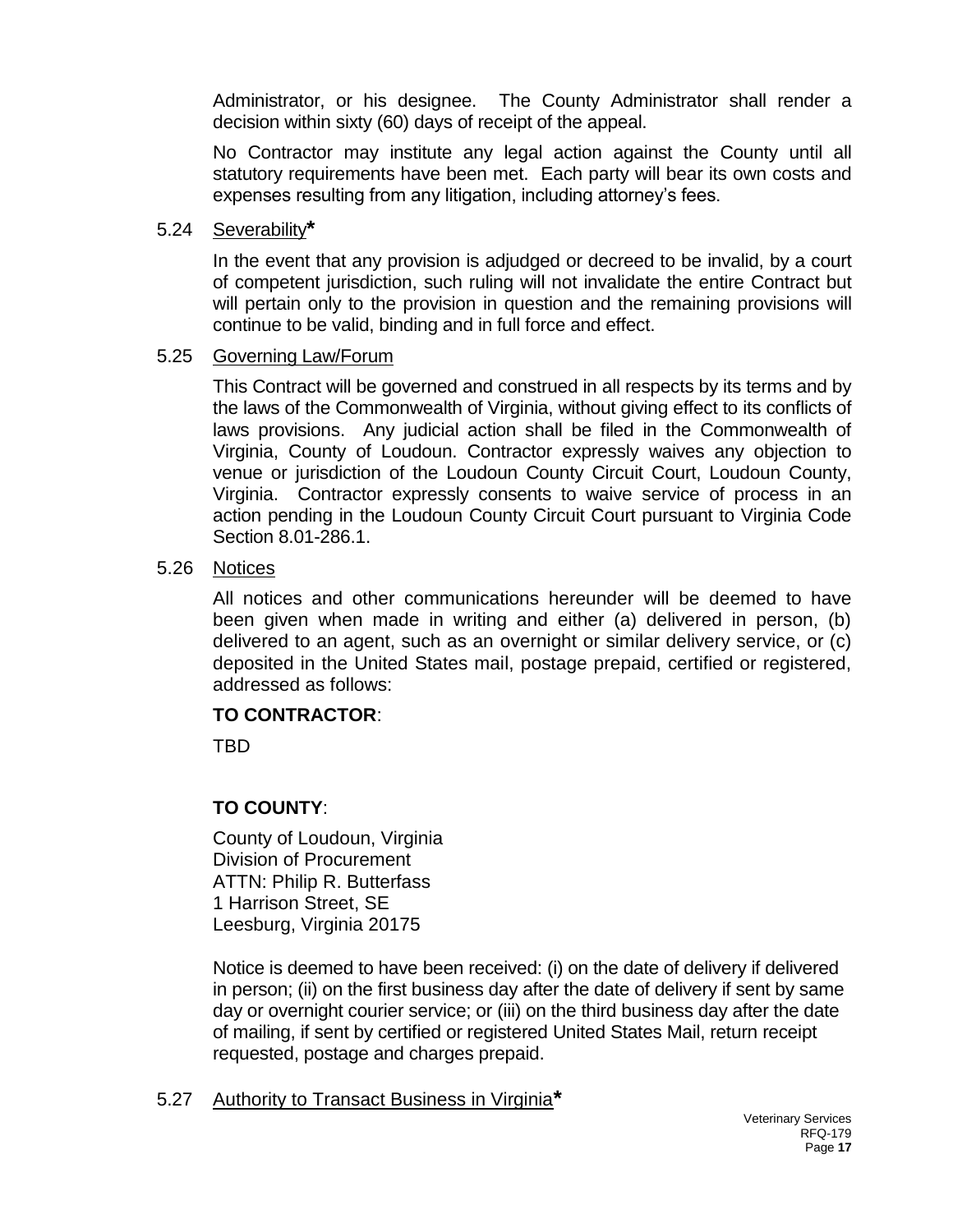A Contractor organized as a stock or nonstock corporation, limited liability company, business trust, or limited partnership or registered as a registered limited liability partnership shall be authorized to transact business in the Commonwealth as a domestic or foreign business entity if so required by Title 13.1 or Title 50 of the Code of Virginia or as otherwise required by law. Any business entity described herein that enters into a Contract with the County pursuant to the Virginia Public Procurement Act 2.2-4300 et seq. shall not allow its existence to lapse or its certificate of authority or registration to transact business in the Commonwealth, if so required under Title 13.1 or Title 50 of the Code of Virginia, to be revoked or cancelled at any time during the term of the Contract. The County may void any Contract with a business entity if the business entity fails to remain in compliance with the provisions of this section.

### 5.28 Licensure

To the extent required by the Commonwealth of Virginia (*see e.g.* 54.1-1100 *et seq.* of the Code of Virginia) or the County, the Contractor shall be duly licensed to perform the services required to be delivered pursuant to this Contract.

### 5.29 Confidentiality

A. Contractor Confidentiality

The Contractor acknowledges and understands that its employees may have access to proprietary, business information, or other confidential information belonging to the County of Loudoun. Therefore, except as required by law, the Contractor agrees that its employees will not:

- 1. Access or attempt to access data that is unrelated to their job duties or authorizations as related to this Contract.
- 2. Access or attempt to access information beyond their stated authorization.
- 3. Disclose to any other person or allow any other person access to any information related to the County or any of its facilities or any other user of this Contract that is proprietary or confidential. Disclosure of information includes, but is not limited to, verbal discussions, FAX transmissions, electronic mail messages, voice mail communication, written documentation, "loaning" computer access codes and/or another transmission or sharing of data.

The Contractor understands that the County, or others, may suffer irreparable harm by disclosure of proprietary or confidential information and that the County may seek legal remedies available to it should such disclosure occur. Further, the Contractor understands that violations of this provision may result in Contract termination.

The Contractor further understands that information and data obtained during the performance of this agreement will be considered confidential, during and following the term of this Contract, and will not be divulged without the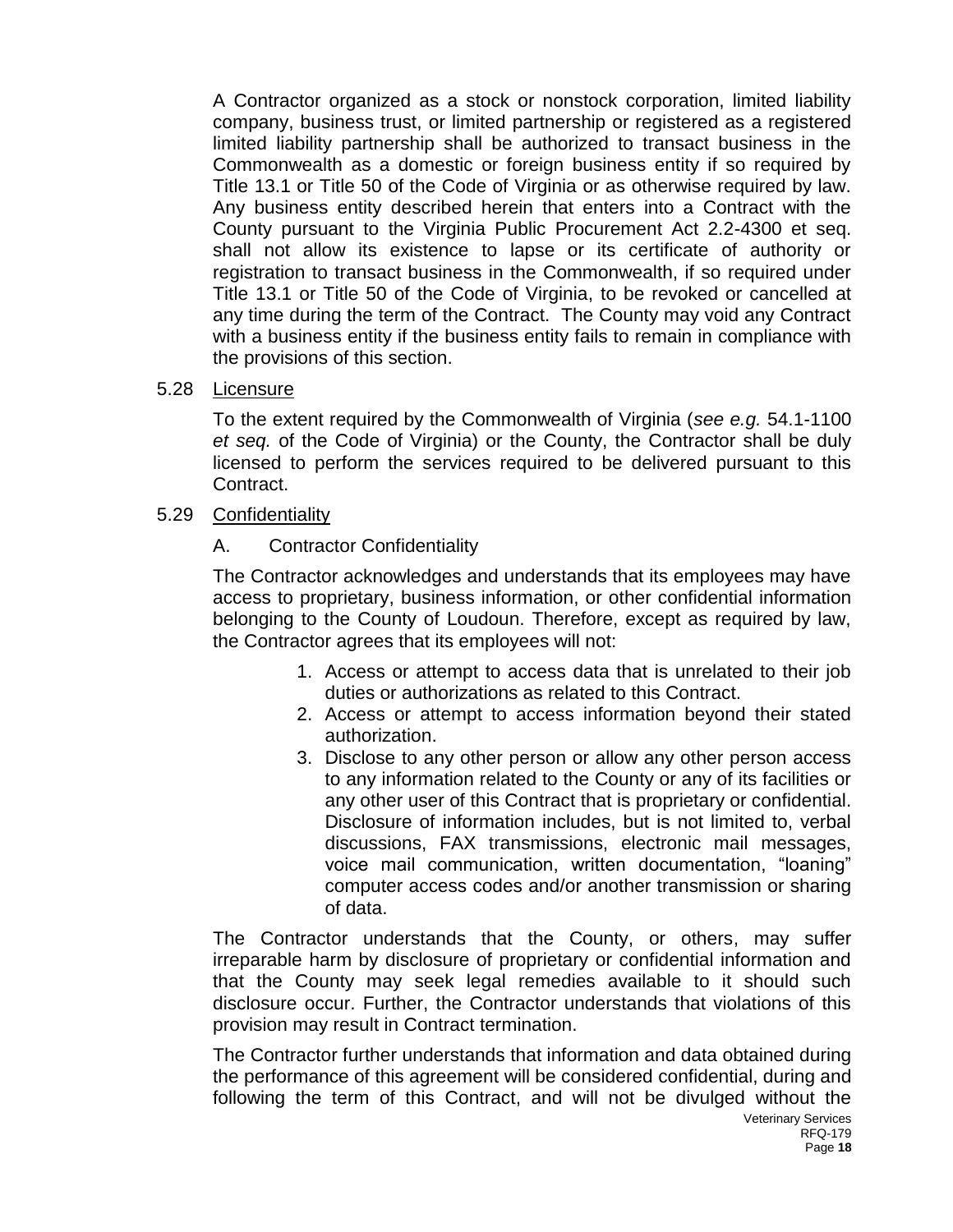Purchasing Agent's written consent and then only in strict accordance with prevailing laws. The Contractor shall hold all information provided by the County as proprietary and confidential, and shall make no unauthorized reproduction or distribution of such material.

### B. County Confidentiality

The County understands that certain information provided by the Contractor during the performance of this Contract may also contain confidential or proprietary information. Contractor acknowledges that this Contract and public records (as defined by §2.2-3701 of the Virginia Freedom of Information Act) provided pursuant to this Contract are subject to the Virginia Freedom of Information Act §§2.2-3700 et seq. and the Virginia Public Procurement Act §2.2-4342 of the Code of Virginia.

### 5.30 Counterparts

This Contract and any amendments or renewals hereto may be executed in a number of counterparts, and each counterpart signature, when taken with the other counterpart signatures, is treated as if executed upon one original of this Contract or any amendment or renewal. A signature by any party to this Contract provided by facsimile or electronic mail is binding upon that party as if it were the original.

### 5.31 No Smoking

Smoking in all County buildings is prohibited. The County may designate a smoking area outside County facilities. Contractor shall only use those designated smoking areas. Certain County facilities, both inside and outside, may be entirely smoke free. Contractor shall inquire of the Contract Administrator or designee if a facility is entirely smoke free. Failure to adhere to the County's no smoking policies may lead to removal of Contractor employees and possible Contract termination.

### 5.32 Background Checks

The Contractor will obtain background checks on all personnel who will be assigned to County buildings working in any capacity including supervision. The background check MUST be completed and received by the County Contract Administrator before any personnel can work on County property.

Veterinary Services The Contractor should have enough qualified people with current background checks so as to be able to provide a replacement within twenty-four (24) hours. It is recommended that the Contractor keep on file with the Contract Administrator a list of persons who may work at County properties so that replacements can be quickly made. Should a replacement take longer than twenty-four (24) hours, this may be cause for termination of the Contract. Should the Contractor assign someone who has not had a background check, that person will be immediately ordered off of County property and the Contractor may not bill the County for any hours worked. No one with a felony conviction may be employed under this Agreement. The Contractor MUST remove any employee from County service who is convicted of a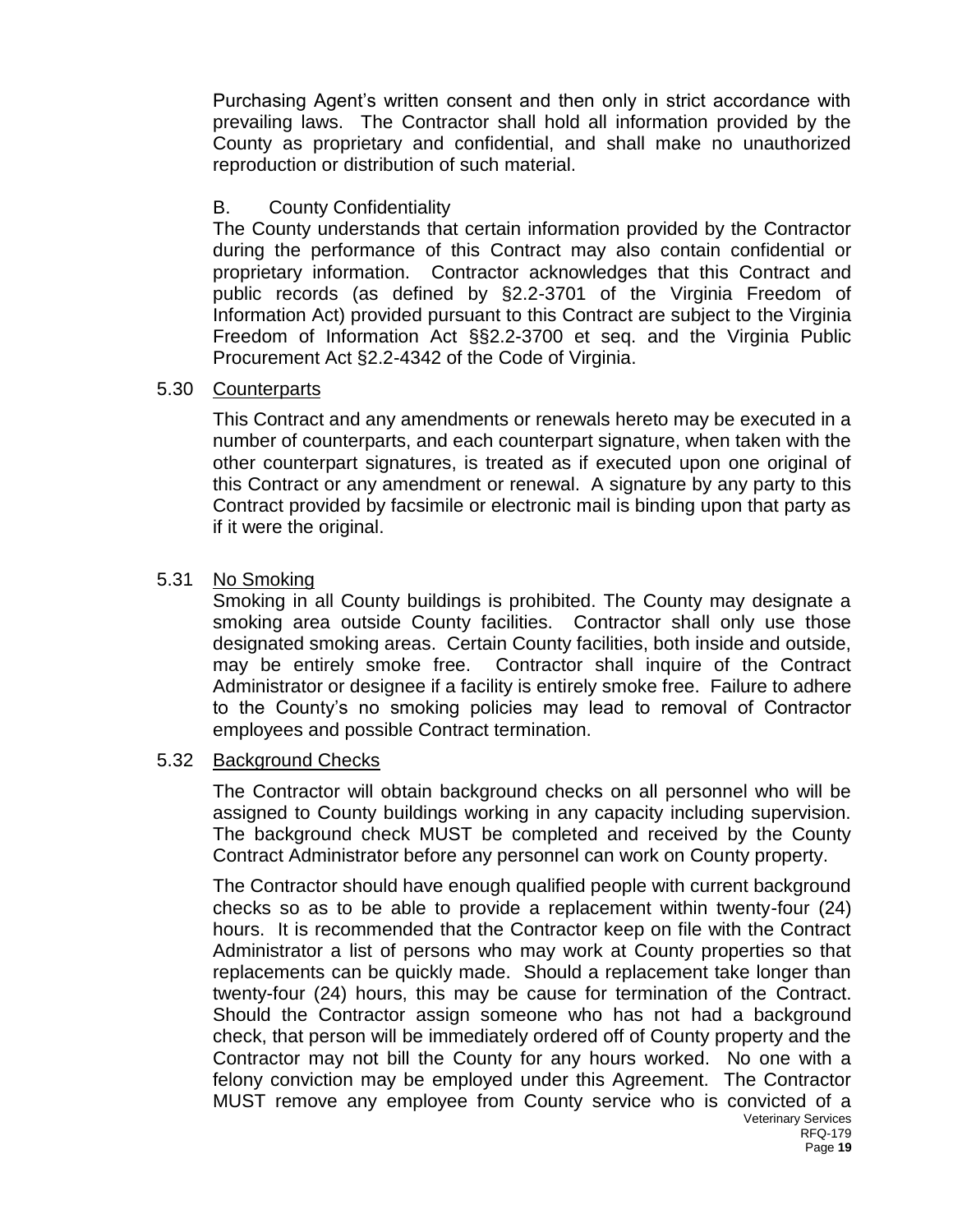felony during his or her employment. After initial background checks have been made, they must be done annually for any person working at County sites after one (1) year. Failure to obtain background checks as specified can result in termination of the Agreement.

### 5.33 Force Majeure

A party is not liable for failure to perform the party's obligations if such failure is as a result of Acts of God (including fire, flood, earthquake, storm, hurricane or other natural disaster), war, invasion, act of foreign enemies, hostilities (regardless of whether war is declared), civil war, rebellion, revolution, insurrection, military or usurped power or confiscation, terrorist activities, nationalization, government sanction, blockage, embargo, strikes at national level or industrial disputes at a national level, or strike or industrial disputes by labor not employed by the affected party, its subcontractors or its suppliers and which affect an essential portion of the contracted for works but excluding any industrial dispute which is specific to the performance of the works or this contract, interruption or failure of electricity or telephone service.

If a party asserts Force Majeure as an excuse for failure to perform the party's obligation, that party must immediately notify the other party giving full particulars of the event of force majeure and the reasons for the event of force majeure preventing that party from, or delaying that party in performing its obligations under this Contract and that party must use its reasonable efforts to mitigate the effect of the event of force majeure upon its or their performance of the Contract and to fulfill its or their obligations under the Contract.

An event of force majeure does not relieve a party from liability for an obligation which arose before the occurrence of that event, nor does that event affect the obligation to pay money in a timely manner which matured prior to the occurrence of that event.

The Contractor has no entitlement and County has no liability for: (1) any costs, losses, expenses, damages or the payment of any part of the contract price during an event of force majeure; and (2) any delay costs in any way incurred by the Contractor due to an event of force majeure.

### 5.34 Survival of Terms

Upon discharge of this Contract, Sections (Notice, Hold Harmless, Governing Law/Forum, Contractual Disputes) of these Terms and Conditions continue and survive in full force and effect.

### 5.35 Non-Waiver

No waiver of any provision of this Contract will constitute a waiver of any other provision nor will any waiver of this Contract constitute a continuing waiver unless otherwise expressly provided.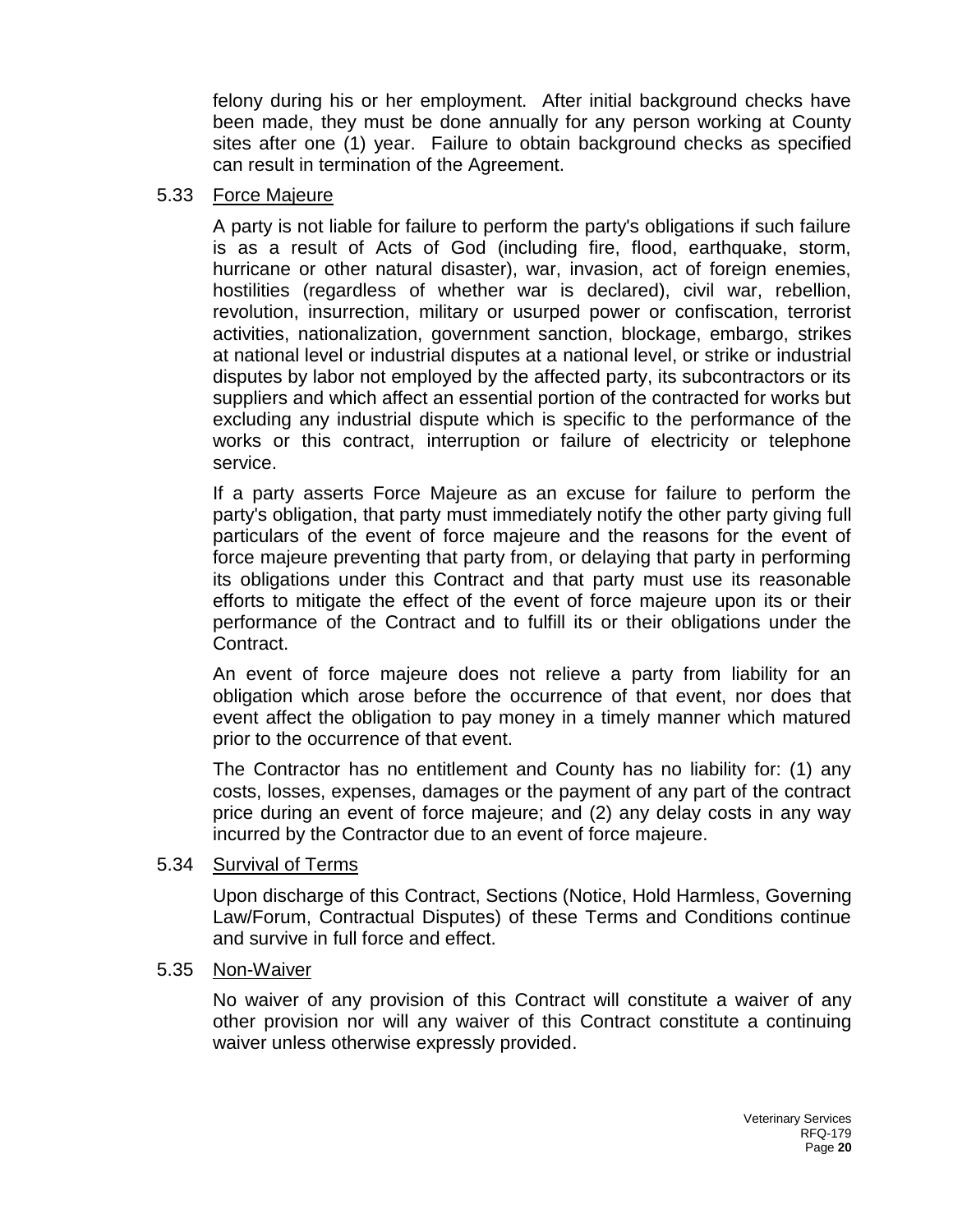### **6.0 EVALUATION OF PROPOSALS: SELECTION FACTORS**

The criteria set forth below will be used in the receipt of proposals and selection of the successful offeror.

The County Proposal Analysis Group (PAG) will review and evaluate each proposal and selection will be made on the basis of the criteria listed below. The offerors shall include with their proposal, a statement on the following:

### 6.1 Cost (**FOR SHORTLISTED FIRMS ONLY**) (30points)

- 6.2 Qualifications of key personnel to include qualifications, certifications, licenses, specialized expertise information, specific years of Veterinary experience and resumes (with name, title, education and experience, including prime and backups) for the personnel that will be assigned to provide services under the contract. (20 points)
- 6.3 References that demonstrate offeror's experience working with animal sheltering organizations and/or animal rescues and demonstrated knowledge of animal shelter medicine. Offerors must provide a list of animal shelters and/or rescues to which they provide similar service. This list should include the name, address and phone number of the animal shelter or rescue. Additionally, the offeror should provide the number of years of service and a detailed description of their experience in animal shelter medicine. (20 points)
- 6.4 Compliance with Terms and Conditions (10 points)
- 6.5 Ability to meet or exceed the scope of services provided herein (20 points) Provide documentation on how your firm plans to meet or exceed the requirements in the scope of services.

The PAG will collectively develop a composite preliminary rating which indicates the group's collective ranking of the highest rated proposals in a descending order. The PAG may then conduct interview with only the top ranked offerors, usually the top two (2) or three (3) depending upon the number and quality of the proposal received. If an offeror is selected for interview and subsequent discussion, that offeror must submit the required pricing form containing a non-binding estimate of the cost of services. These forms, provided in the original solicitation, must be submitted to the County within one (1) working days of notification. During the interview process and discussion stage, the non-binding price proposals and costing data sheets can be discussed. Once these interview and discussions are complete, the PAG will finalize the rankings.

Final negotiations for a binding estimate of cost will begin with the top ranked firm. If a Contract acceptable to the County cannot be negotiated at a price considered fair and reasonable, negotiations will be terminated with the top ranked firm and negotiations will be conducted with the next ranked firm, and so on. The PAG will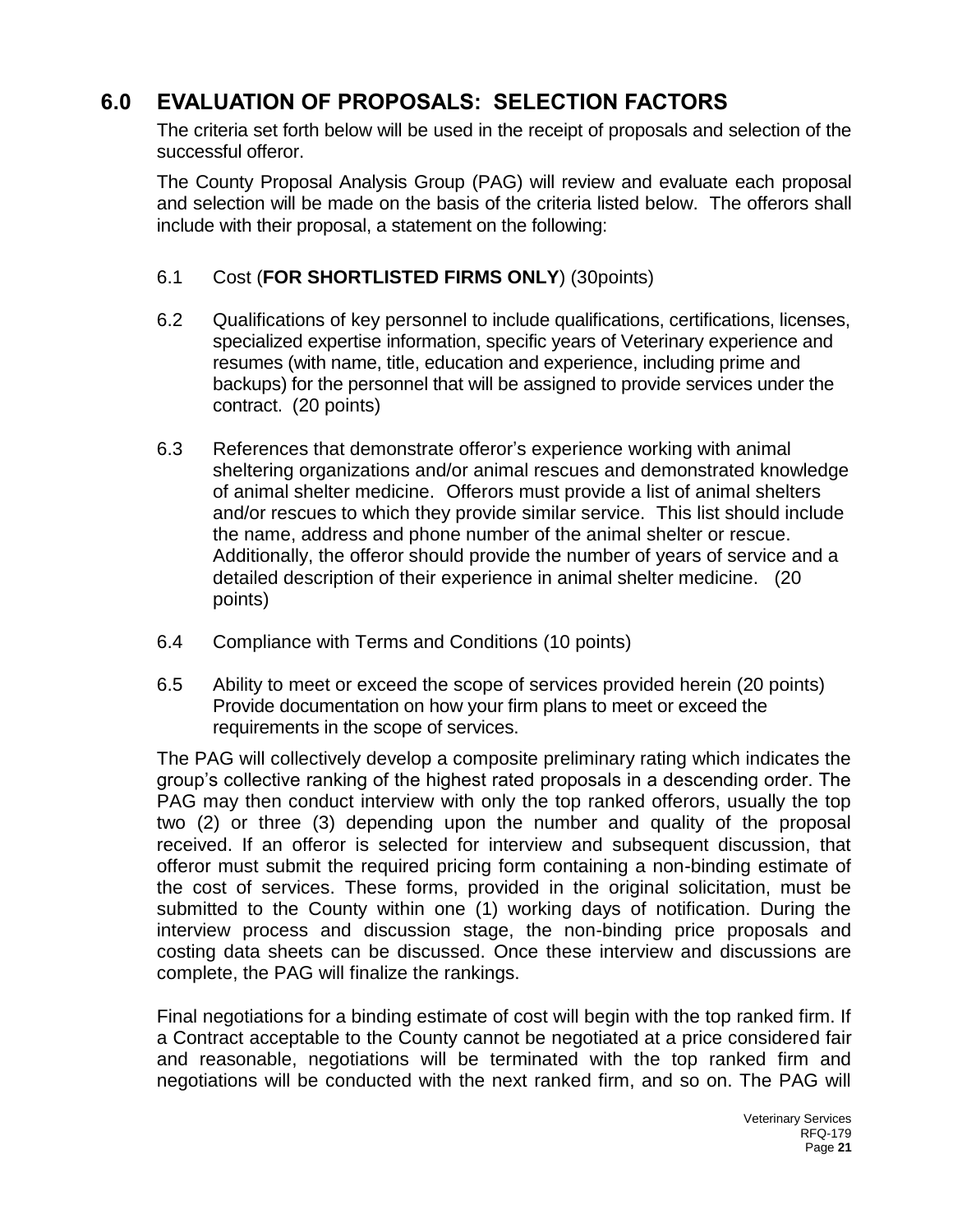conduct all subsequent negotiations and will make a recommendation for Contract award.

### **7.0 PROPOSAL SUBMISSION FORMAT**

Offerors are to make written proposals that present the offeror qualifications and understanding of the work to be performed. Offerors shall address each of the specific evaluation criteria listed below. Failure to include any of the requested information may be cause for the proposal to be considered non-responsive and rejected.

- 7.1 Cost Evaluation documentation begins on page 34.
- 7.2 Provide qualifications, certifications, licenses, specialized expertise information, specific years of veterinary experience and resumes (with name, title, education and experience, including prime and backups) for the personnel that will be assigned to provide services under the contract. Responses to include, but not be limited to, the following:
	- A. Head Veterinarian for Organization.
	- B. Veterinarian who will be visiting facility.
- 7.3 References

Offerors will be evaluated on past performance with other animal shelters or rescue groups. The list shall include the name of the organization; name, address, phone number and title of the organization's representative for whom work was provided and inclusive dates contract was provided. Reference should be provided from organizations for which the personnel planned for this Contract have provided the work. Failure to include references will be cause for rejection of proposal as non-responsible. Offeror hereby releases listed references from all claims and liability for damages that may result from the information provided by the reference.

- 7.4 Compliance with Terms and Conditions
	- A. Provide a statement of compliance with the Terms and Conditions as stated in Section 5.0 above.
	- B. For any deviations, provide detailed justification. (No deviations shall be taken to those clauses marked with an asterisk (\*). In addition, the County will not entertain any proposals requiring the County to indemnify or hold harmless any firm or third party.)
- 7.5 Minimum Qualification Documents
- 7.6 Signature Page and Checklist
- 7.7 Proof of Authority to Transact Business Form
- 7.8 Rider Clause Form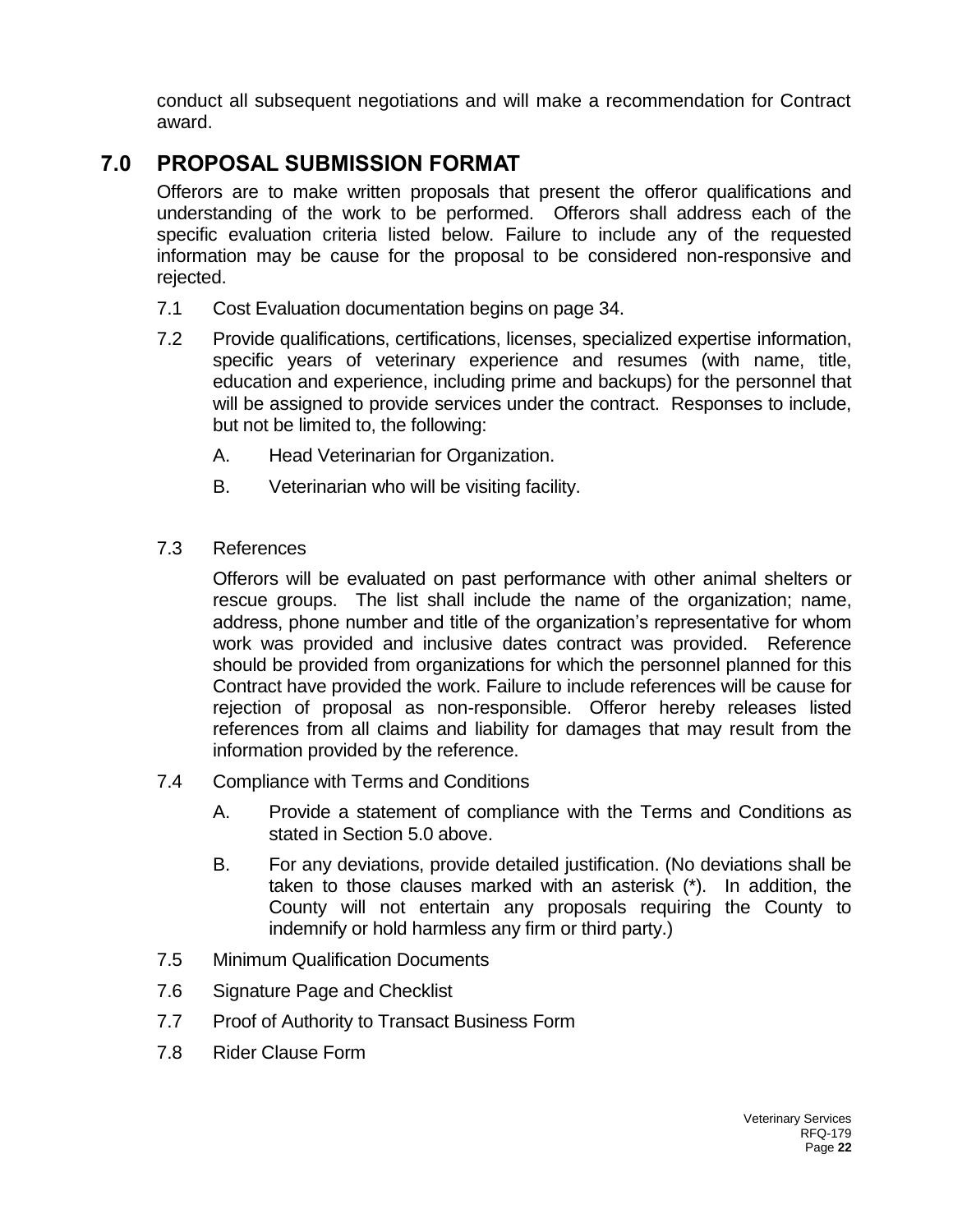### **8.0 INSTRUCTIONS FOR SUBMITTING PROPOSALS**

- 8.1 Preparation and Submission of Proposals
	- A. Before submitting a proposal, read the ENTIRE solicitation including the Contract Terms and Conditions. Failure to read any part of this solicitation will not relieve an offeror of the Contractual obligations.
	- B. Pricing must be submitted on RFP pricing form only. Include other information, as requested or required.
	- C. All proposals must be submitted to the Division of Procurement in a sealed container. The face of the sealed container shall indicate the RFP number, time and date of opening and the title of the RFP.
	- D. All proposals shall be signed in ink by the individual or authorized principals of the firm.
	- E. All attachments to the RFP requiring execution by the offeror are to be returned with the proposal.
	- F. Proposals must be received by the Division of Procurement prior to 4:00 p.m., local Atomic time on March 30, 2015. An atomic clock is located in the Division of Procurement and can also be verified by visiting [http://www.time.gov/timezone.cgi?Eastern/d/-5/java.](http://www.time.gov/timezone.cgi?Eastern/d/-5/java) Requests for extensions of this time and date will not be granted, unless deemed to be in the County's best interest. Offerors mailing their proposals shall allow for sufficient mail time to ensure receipt of their proposals by the Division of Procurement by the time and date fixed for acceptance of the proposals. Proposals or unsolicited amendments to proposals received by the County after the acceptance date and time will not be considered. Proposals will be publicly accepted and logged in at the time and date specified above.
	- G. Bids may be submitted via one of the following options: US Mail to PO Box 7000, Leesburg, Virginia 20177-7000; or hand delivered or private carrier (UPS/FedEx) to the Division of Procurement, 1 Harrison Street, S.E., 4th Floor, Leesburg, Virginia 20175. Faxed and e-mailed bids will not be accepted. (Please note: Bidders choosing to submit bids via US Mail should allow at least an additional twenty-four (24) hours in the delivery process for internal County mailroom distribution.).
	- H. Each offeror shall submit one (1) original and four (4) copies of their proposal to the County's Division of Procurement as indicated on the cover sheet of this RFP.

### 8.2 Questions and Inquiries

Questions and inquiries, both oral and written, will be accepted from any and all offerors. However, when requested, complex oral questions shall be submitted in writing. The Division of Procurement is the sole point of contact for this solicitation unless otherwise instructed herein. Unauthorized contact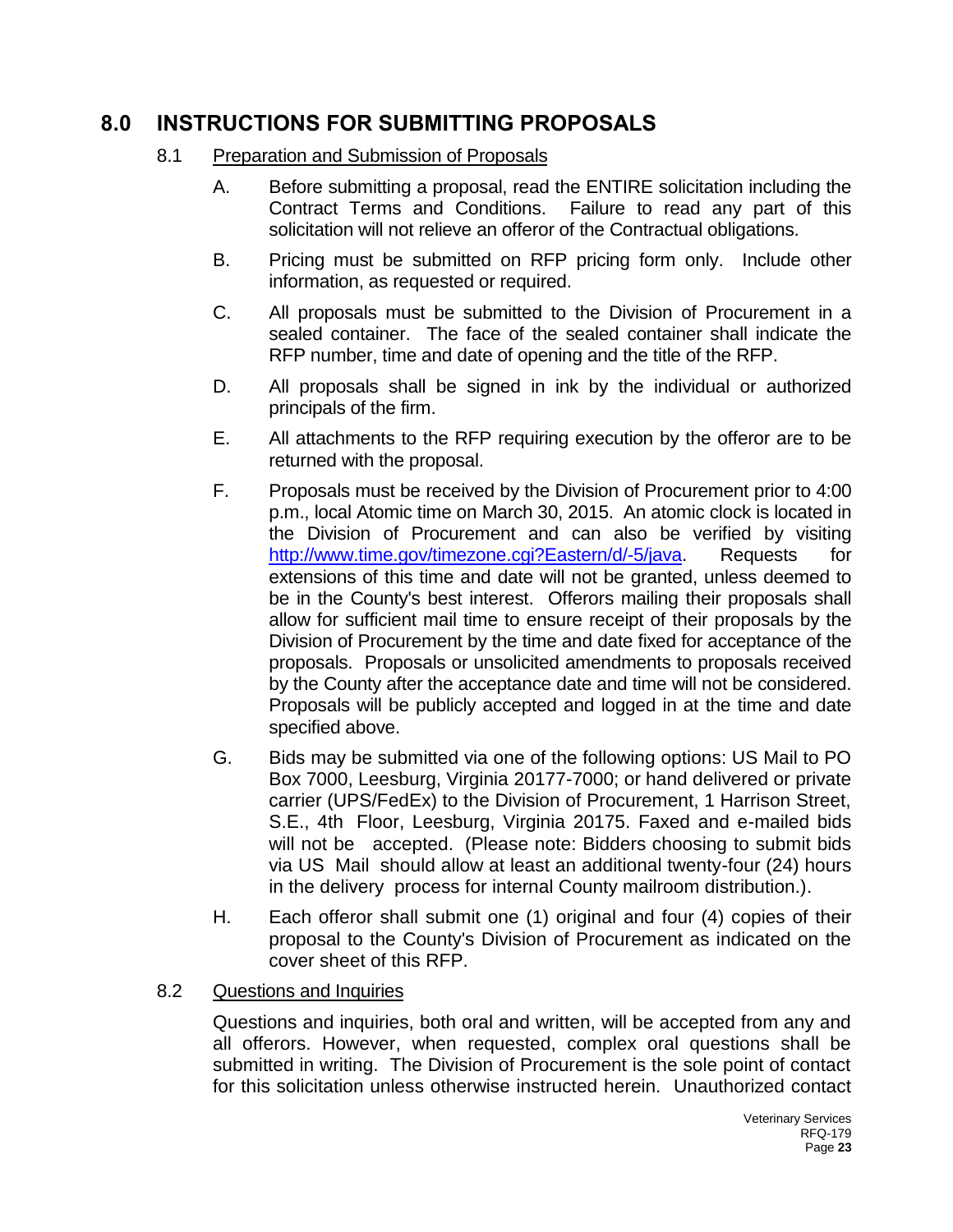with other Loudoun County staff regarding the RFP may result in the disqualification of the offeror. Inquiries pertaining to the RFP must give the RFP number, time and date of opening and the title of the RFP. Material questions will be answered in writing with an Addendum provided, however, that all questions must be received at least ten (10) days in advance of the proposal opening date*.* It is the responsibility of all offerors to ensure that they have received all Addendums and to include signed copies with their proposal. Addendums can be downloaded from [www.loudoun.gov/procurement.](http://www.loudoun.gov/procurement)

### 8.3 Proprietary Information

Trade secrets or proprietary information submitted by an offeror in connection with this solicitation shall not be subject to disclosure under the Virginia Freedom of Information Act; however, **pursuant to § 2.2-4342 of the Code of Virginia, the offeror must invoke the protections of this section prior to or upon submission of the data or other materials to be protected, and must clearly identify the data or other materials to be protected and state the reasons why protection is necessary. Failure to abide by this procedure may result in disclosure of the offeror's information.** Offerors shall not mark sections of their proposal as proprietary if they are to be part of the award of the Contract and are of a "Material" nature.

### 8.6 Firm Pricing for County Acceptance

Proposal pricing must be firm for County acceptance for a minimum of ninety (90) days from proposal receipt date. "Discount from list" proposals are not acceptable unless requested.

### 8.7 Quotations to be F.O.B. Destination - Freight Prepaid and Allowed

Any goods to be delivered to a County location shall be coordinated with the Contract Administrator prior to delivery. Such goods shall be delivered F.O.B. Destination, freight prepaid, and allowed. COD deliveries will be denied. The cost of freight, insurance, and all other delivery related costs shall be included in the cost of performing the work proposed in the price proposal.

### 8.8 Authority to Bind Firm in Contract

Proposals MUST give full firm name and address of offeror. Failure to manually sign proposal may disqualify it. Person signing proposal should show TITLE or AUTHORITY TO BIND THE FIRM IN A CONTRACT. Firm name and authorized signature must appear on proposal in the space provided on the pricing page. Those authorized to sign are as follows:

If a sole proprietorship, the owner may sign.

If a general partnership, any general partner may sign.

If a limited partnership, a general partner must sign.

If a limited liability company, a "member" may sign or "manager" must sign if so specified by the Articles of Organization.

If a regular corporation, the CEO, President or Vice-President must sign.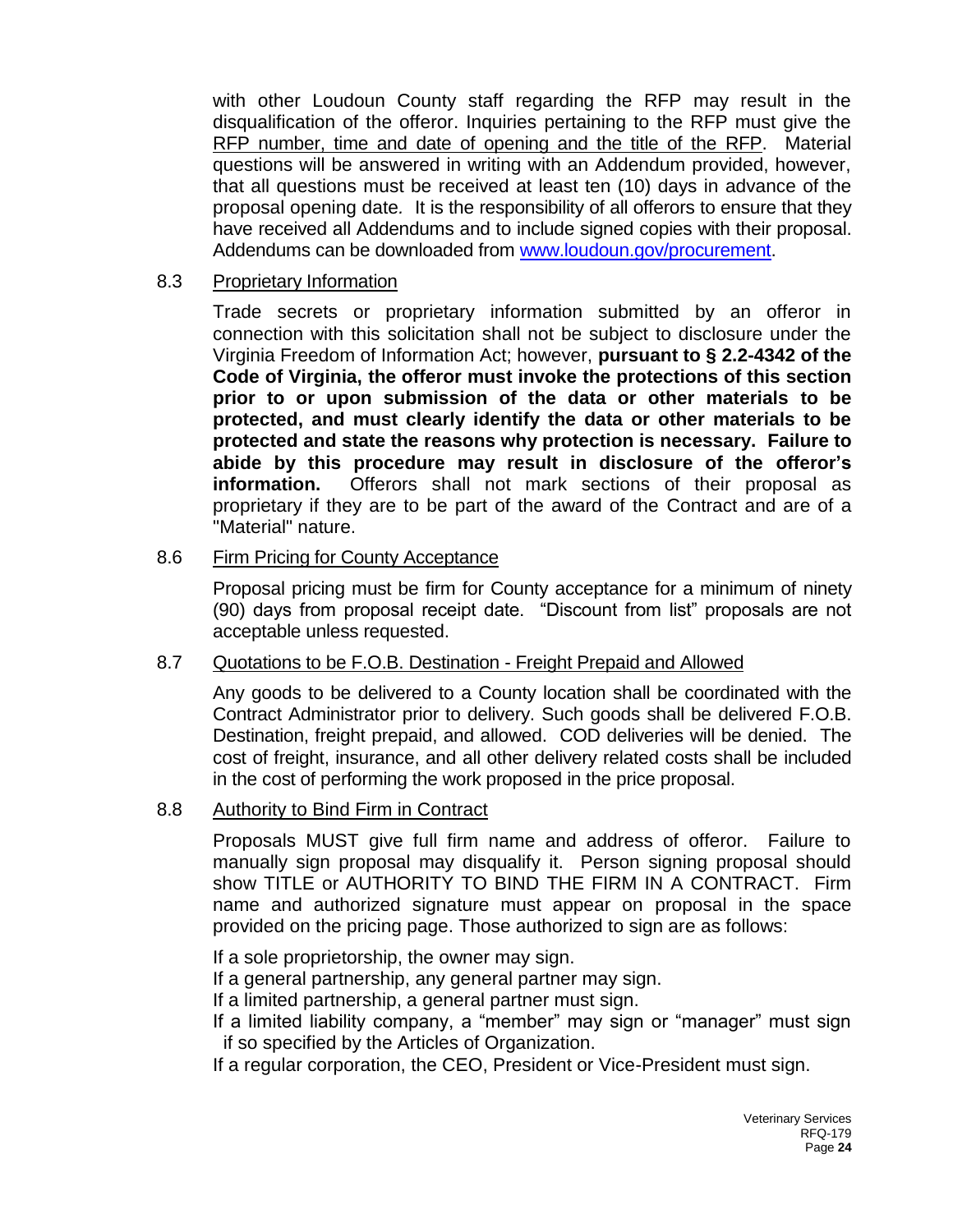Others may be granted authority to sign but the County requires that a corporate document authorizing him/her to sign be submitted with proposal.

### 8.9 Withdrawal of Proposals

- A. All proposals submitted shall be valid for a minimum period of ninety (90) calendar days following the date established for acceptance.
- B. Proposals may be withdrawn on written request from the offeror at the address shown in the solicitation prior to the time of acceptance.
- C. Negligence on the part of the offeror in preparing the proposal confers no right of withdrawal after the time fixed for the acceptance of the proposals.

### 8.10 County Furnished Support/Items

The estimated level of support required from County personnel for the completion of each task will be estimated by position and man days.

The offeror shall indicate the necessary telephones, office space and materials the offeror requires. The County may furnish these facilities if the County considers them reasonable, necessary, and available for the offeror to complete its task.

### 8.11 Subcontractors

Offerors shall include a list of all subcontractors in their proposal. Proposals shall also include a statement of the subcontractors' qualifications. The County reserves the right to reject the successful offeror's selection of subcontractors for good cause. If a subcontractor is rejected, the offeror may replace that subcontractor with another subcontractor subject to the approval of such contractor by the County. Any such replacement will be at no expense to the County nor will it result in an extension of time without County approval.

### 8.12 Late Proposals

LATE proposals will be returned to offeror UNOPENED, if RFP number, acceptance date and offeror's return address is shown on the container.

### 8.13 Rights of County

The County reserves the right to accept or reject all or any part of any proposal, waive informalities, and award the Contract to best serve the interest of the County. Informality means a minor defect or variation of a proposal from the exact requirements of the Request for Proposal which does not affect the price, quality, quantity, or delivery schedule for the goods, services or construction being procured**.** 

### 8.14 Prohibition as Subcontractors

No offeror who is permitted to withdraw a proposal may, for compensation, supply any material or labor to or perform any subcontract or other work agreement for the person or firm to whom the contract was awarded or otherwise benefit, directly or indirectly, from the performance of the project for which the withdrawn proposal was submitted.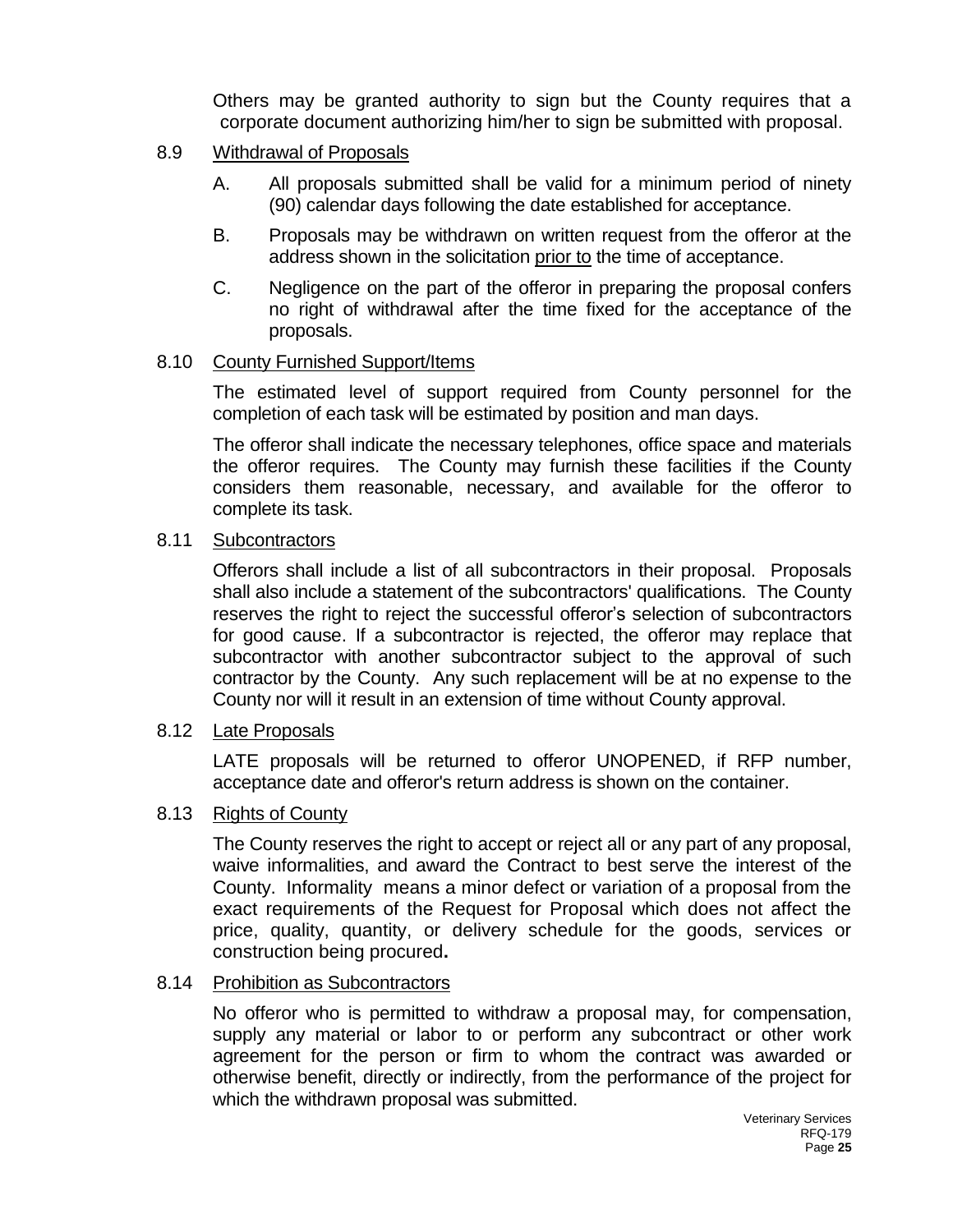### 8.15 Proposed Changes to Scope of Services

If there is any deviation from that prescribed in the scope of services, the appropriate line in the scope of services will be ruled out and the substitution clearly indicated. The County reserves the right to accept or reject any proposed change to the scope.

### 8.16 Notice of Award

A Notice of Award will be posted on the County's web site [\(www.loudoun.gov/procurement\)](http://www.loudoun.gov/procurement) and on the bulletin board located in the Division of Procurement, 4th floor, One Harrison St, SE, Leesburg, Virginia 20175.

### 8.17 Protest

Offerors may refer to §§ 2.2-4357 through 2.2-4364 of the Code of Virginia to determine their remedies concerning this competitive process. Protests shall be submitted to the Director, Management and Financial Services.

### 8.18 Miscellaneous Requirements

- A. The County will not be responsible for any expenses incurred by a firm in preparing and submitting a proposal. All proposals shall provide a straight-forward, concise delineation of the firm's capabilities to satisfy the requirements of this request. Emphasis should be on completeness and clarity of content.
- B. Offerors who submit a proposal in response to this RFP may be required to make an oral presentation of their proposal. The Division of Procurement will schedule the time and location for this presentation.
- C. Selected contents of the proposal submitted by the successful offeror and this RFP will become part of any contract awarded as a result of the Scope of Services contained herein. The successful firm will be expected to sign a contract with the County.
- D. The County reserves the right to reject any and all proposals received by reason of this request, or to negotiate separately in any manner necessary to serve the best interests of the County. Offerors whose proposals are not accepted may be notified in writing.

### 8.19 Debarment

By submitting a proposal, the offeror is certifying that offeror is not currently debarred by the County, or in the case of a procurement involving federal funds, by the Federal Government. A copy of the County's debarment procedure in accordance with § 2.2-4321 of the Code of Virginia is available upon request.

### 8.20 Proof of Authority to Transact Business in Virginia

An offeror organized or authorized to transact business in the Commonwealth pursuant to Title 13.1 or Title 50 of the Code of Virginia shall include in its bid or proposal the identification number issued to it by the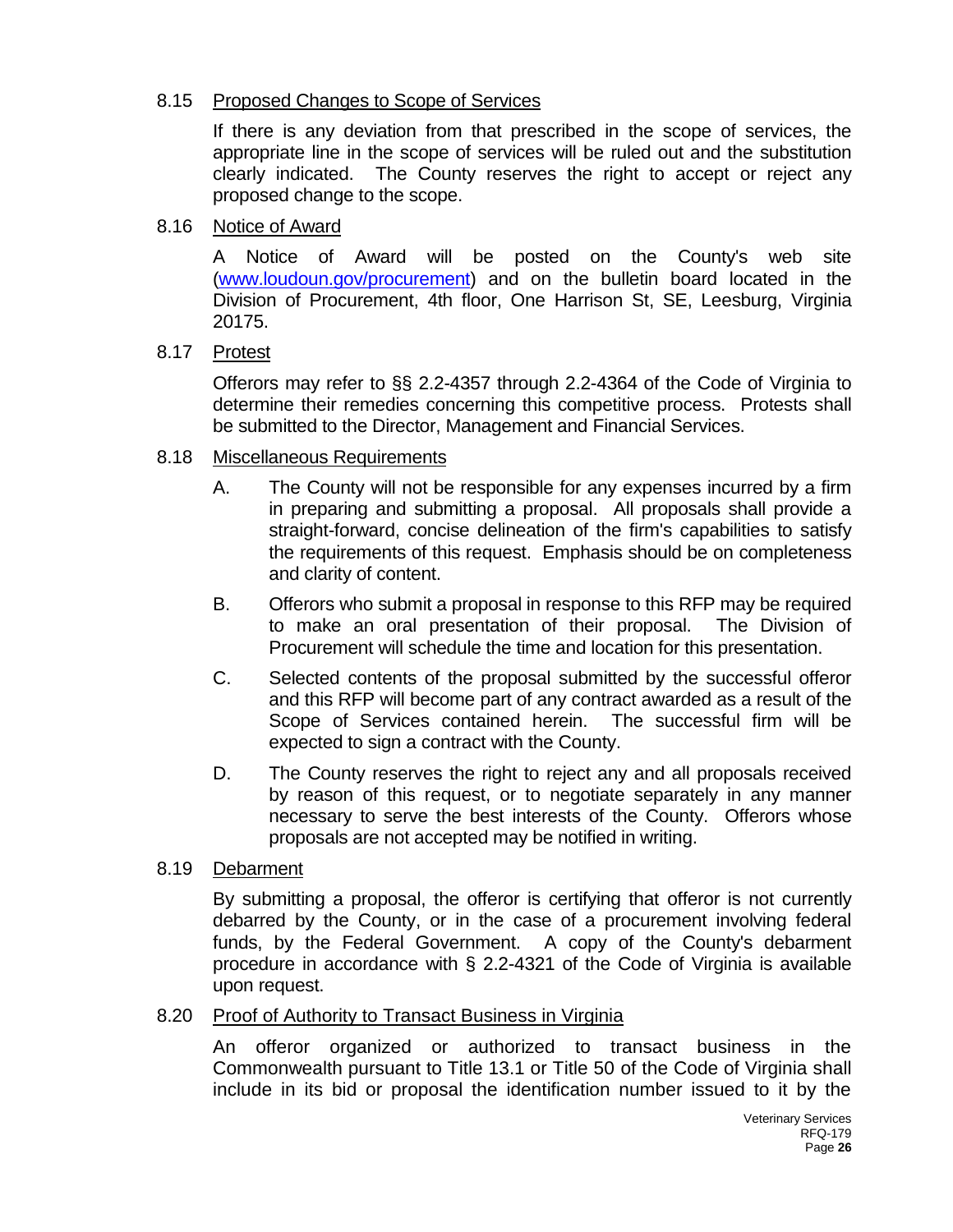State Corporation Commission. Any offeror that is not required to be authorized to transact business in the Commonwealth as a foreign business entity under Title 13.1 or Title 50 of the Code of Virginia or as otherwise required by law shall include in its bid or proposal a statement describing why the offeror is not required to be so authorized. Any offeror described herein that fails to provide the required information shall not receive an award unless a waiver of this requirement and the administrative policies and procedures established to implement this section is granted by the Purchasing Agent or his designee. The SCC may be reached at (804) 371-9733 or at [http://www.scc.virginia.gov/default.aspx.](http://www.scc.virginia.gov/default.aspx)

### 8.21 Cooperative Procurement

As authorized in § 2.2-4304 of the Code of Virginia, this procurement is being conducted on behalf of and may be used by public bodies, agencies, institutions and localities of the several states, territories of the United States, and the District of Columbia with the consent of the Contractor.

### 8.22 W-9 Form Required

Each offeror shall submit a completed W-9 form with their proposal. In the event of contract award, this information is required in order to issue purchase orders and payments to your firm. A copy of this form can be downloaded from [http://www.irs.gov/pub/irs-pdf/fw9.pdf.](http://www.irs.gov/pub/irs-pdf/fw9.pdf)

### 8.23 Insurance Coverage

Offerors shall include with their proposal a copy of their current Certificate of Insurance that illustrates the current level of coverage the offeror carries. The Certificate can be a current file copy and does not need to include any "additional insured" language for the County.

### 8.24 Legal Action

No offeror or potential offeror may institute any legal action until all statutory requirements have been met.

### 8.25 Certification by Contractor as to Felony Convictions

No one with a felony conviction may be employed under this Contract and by the signature of its authorized official on the response to this Solicitation, the Contractor certifies that neither the contracting official nor any of the Contractor's employees, agents or subcontractors who will work under this Agreement have been convicted of a felony.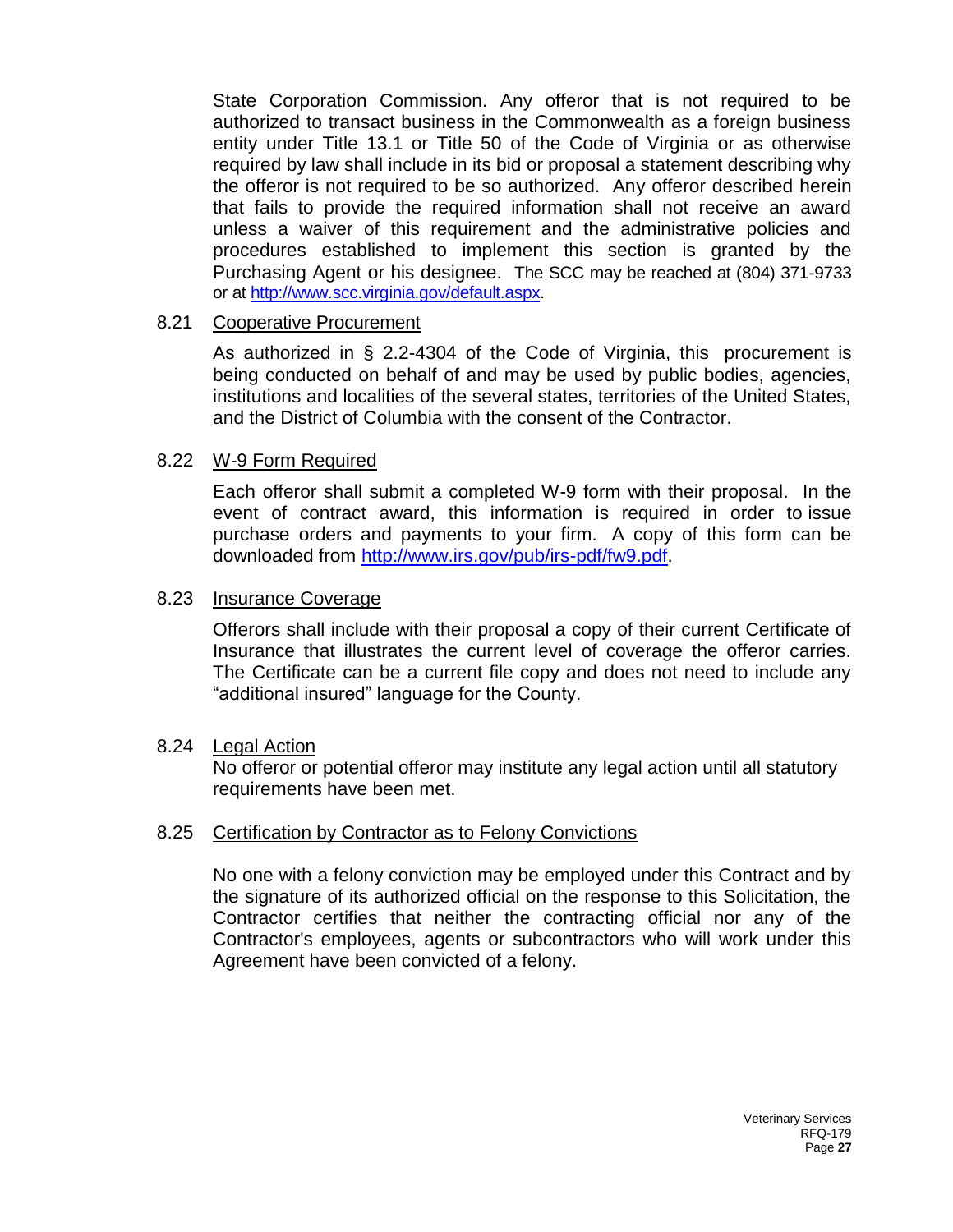

### Loudoun County, Virginia

Division of Procurement One Harrison Street, 4th Floor P.O. Box 7000 Leesburg, Virginia 20177-7000

### **9.0 VETERINARY SERVICES**

THE FIRM OF: Address: FEIN\_\_\_\_\_\_\_\_\_\_\_\_\_\_\_\_\_\_\_\_\_\_\_\_\_\_\_\_\_\_\_\_\_\_\_\_\_\_

Hereby agrees to provide the requested services as defined in Request for Proposal No. RFQ-179 for the price as stated in the price proposal.

A. Return the following with your proposal. If offeror fails to provide with their proposal, items shall be provided within twenty-four (24) hours of proposal opening.

ITEM: ITEM: INCLUDED: (X)

- 1. W-9 Form: 2. Certificate of Insurance:
- 3. Addenda, if any (Informality):
- B. Failure to provide the following items with your proposal shall be cause for rejection of proposal as non-responsive and/or non-responsible. It is the responsibility of the offeror to ensure that it has received all Addenda and to include signed copies with their proposal (8.2).

| ITEM:  |                                                                        | INCLUDED: (X)      |
|--------|------------------------------------------------------------------------|--------------------|
| 1.     | Addenda, if any:                                                       |                    |
| 2.     | <b>Payment Terms:</b>                                                  | net 30 or<br>Other |
| 3.     | Proof of Authority to Transact Business<br>in Virginia Form: (page 34) |                    |
| 4.     | Minimum Qualification Documentation: (Sect 3.0)                        |                    |
|        |                                                                        |                    |
|        |                                                                        |                    |
|        | Person to contact regarding this proposal:                             |                    |
| Title: | Phone:                                                                 | Fax:               |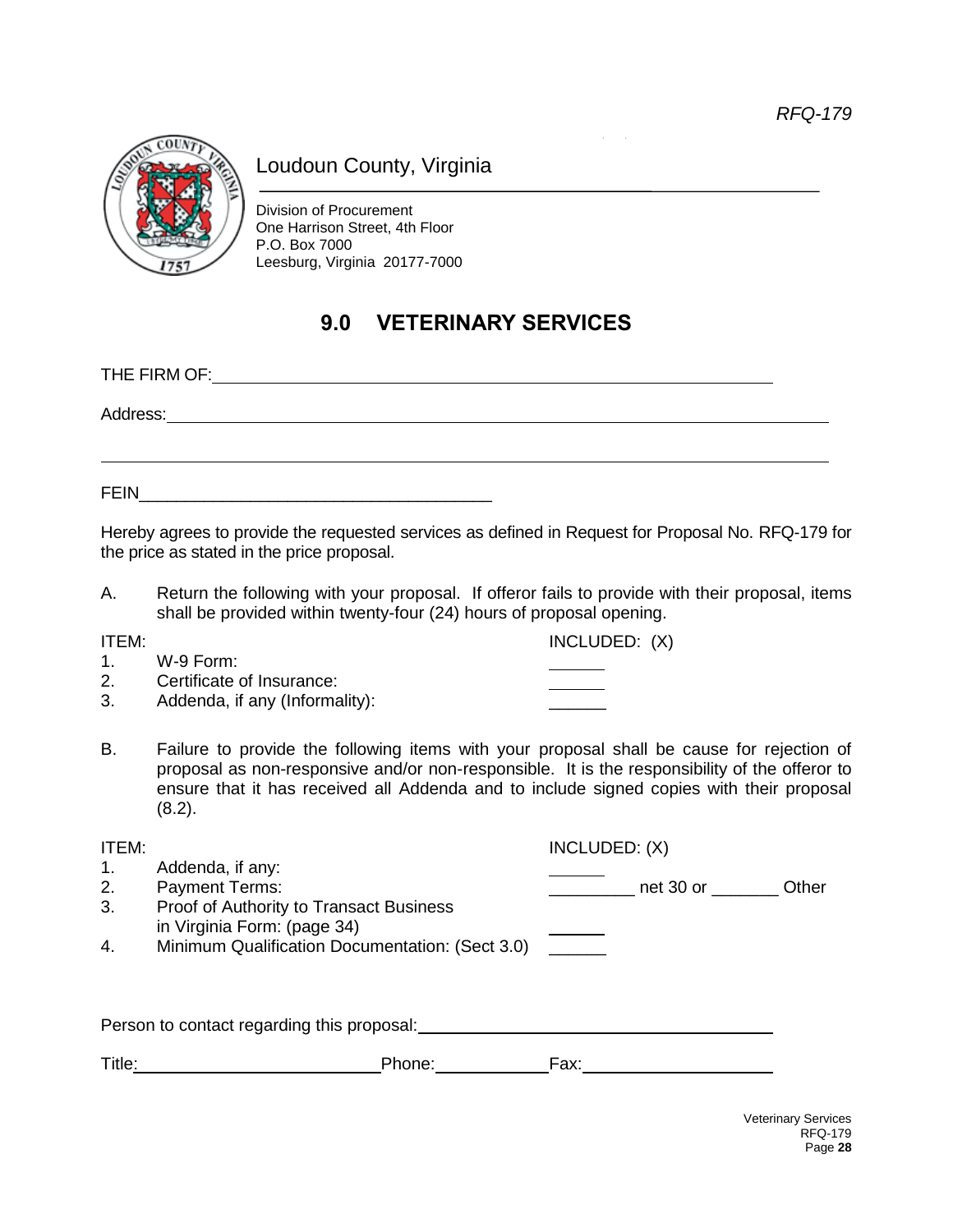E-mail:

Name of person authorized to bind the Firm (8.8):<br>
<u>Name of person authorized to bind the Firm (8.8):</u>

Signature: Date: Discovery Management Contract of the Date:

*By signing and submitting a proposal, your firm acknowledges and agrees that it has read and understands the RFP documents.*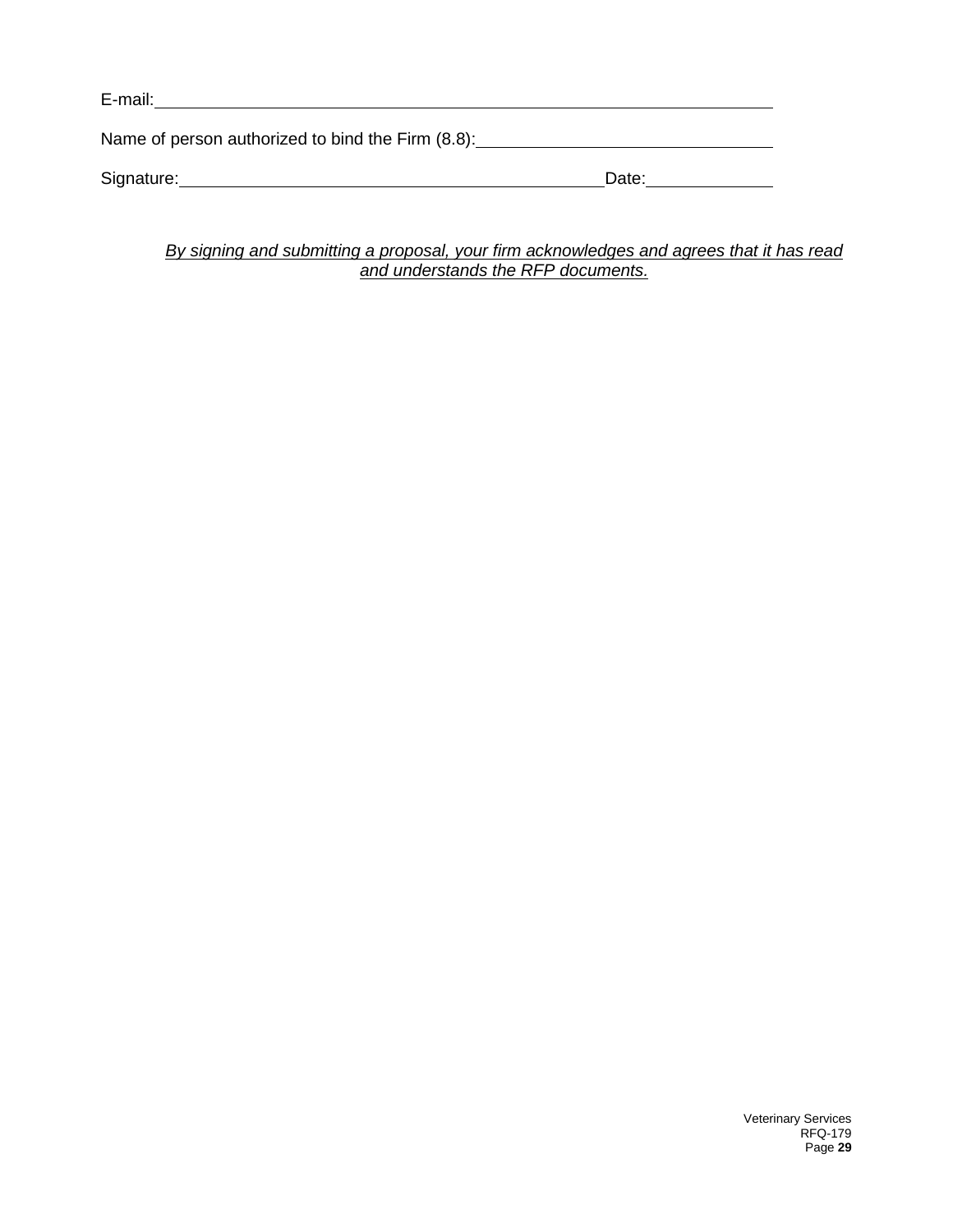



[www.loudoun.gov/procurement](http://www.loudoun.gov/procurement) Department of Management and Financial Services Division of Procurement 1 Harrison Street, S.E., 4th Floor, MSC#41C, Leesburg, VA 20175

### **PROOF OF AUTHORITY TO TRANSACT BUSINESS IN VIRGINIA**

### *THIS FORM MUST BE SUBMITTED WITH YOUR BID/PROPOSAL. FAILURE TO INCLUDE THIS FORM SHALL RESULT IN REJECTION OF YOUR BID/PROPOSAL*

Pursuant to Virginia Code §2.2-4311.2, a bidder/offeror organized or authorized to transact business in the Commonwealth pursuant to Title 13.1 or Title 50 of the Code of Virginia shall include in its bid/ proposal the identification number issued to it by the State Corporation Commission ("SCC"). Any bidder/offeror that is not required to be authorized to transact business in the Commonwealth as a foreign business entity under Title 13.1 or Title 50 of the Code of Virginia or as otherwise required by law shall include in its bid or proposal a statement describing why the offeror is not required to be so authorized. Any bidder/offeror described herein that fails to provide the required information shall not receive an award unless a waiver of this requirement and the administrative policies and procedures established to implement this section is granted by the Purchasing Agent or his designee.

If this bid/proposal for goods or services is accepted by the County of Loudoun, Virginia, the undersigned agrees that the requirements of the Code of Virginia Section 2.2-4311.2 have been met.

Please complete the following by checking the appropriate line that applies and providing the requested information. *PLEASE NOTE: The SCC number is NOT your federal ID number or business license number.*

Bidder/offeror is a Virginia business entity organized and authorized to transact business in Virginia by the SCC and such bidder's/offeror's Identification Number issued to it by the SCC is

B.\_\_\_\_\_ Bidder/offeror is an out-of-state (foreign) business entity that is authorized to transact business in Virginia by the SCC and such bidder's/offeror's Identification Number issued to it by the SCC is \_

C.\_\_\_\_\_ Bidder/offeror does not have an Identification Number issued to it by the SCC and such bidder/offeror is not required to be authorized to transact business in Virginia by the SCC for the following reason(s):

#### **Please attach additional sheets of paper if you need to explain why such bidder/offeror is not required to be authorized to transact business in Virginia.**

\_\_\_\_\_\_\_\_\_\_\_\_\_\_\_\_\_\_\_\_\_\_\_\_\_\_\_\_\_\_\_\_\_\_\_\_\_\_\_\_\_\_\_\_\_\_\_\_\_\_\_\_\_\_\_\_\_\_\_\_\_\_\_\_ Legal Name of Company (as listed on W-9)

\_\_\_\_\_\_\_\_\_\_\_\_\_\_\_\_\_\_\_\_\_\_\_\_\_\_\_\_\_\_\_\_\_\_\_\_\_\_\_\_\_\_\_\_\_\_\_\_\_\_\_\_\_\_\_\_\_\_\_\_\_\_\_\_

\_\_\_\_\_\_\_\_\_\_\_\_\_\_\_\_\_\_\_\_\_\_\_\_\_\_\_\_\_\_\_\_\_\_\_\_\_\_\_\_\_\_\_\_\_\_\_\_\_\_\_\_\_\_\_\_\_\_\_\_\_\_\_\_ Legal Name of Bidder/Offeror

\_\_\_\_\_\_\_\_\_\_\_\_\_\_\_\_\_\_\_\_\_\_\_\_\_\_\_\_\_\_\_ Date

Authorized Signature

\_\_\_\_\_\_\_\_\_\_\_\_\_\_\_\_\_\_\_\_\_\_\_\_\_\_\_\_\_\_\_\_\_\_\_\_\_\_\_\_\_\_\_\_\_\_\_\_\_\_\_\_\_\_\_\_\_\_\_\_\_\_\_\_ Print or Type Name and Title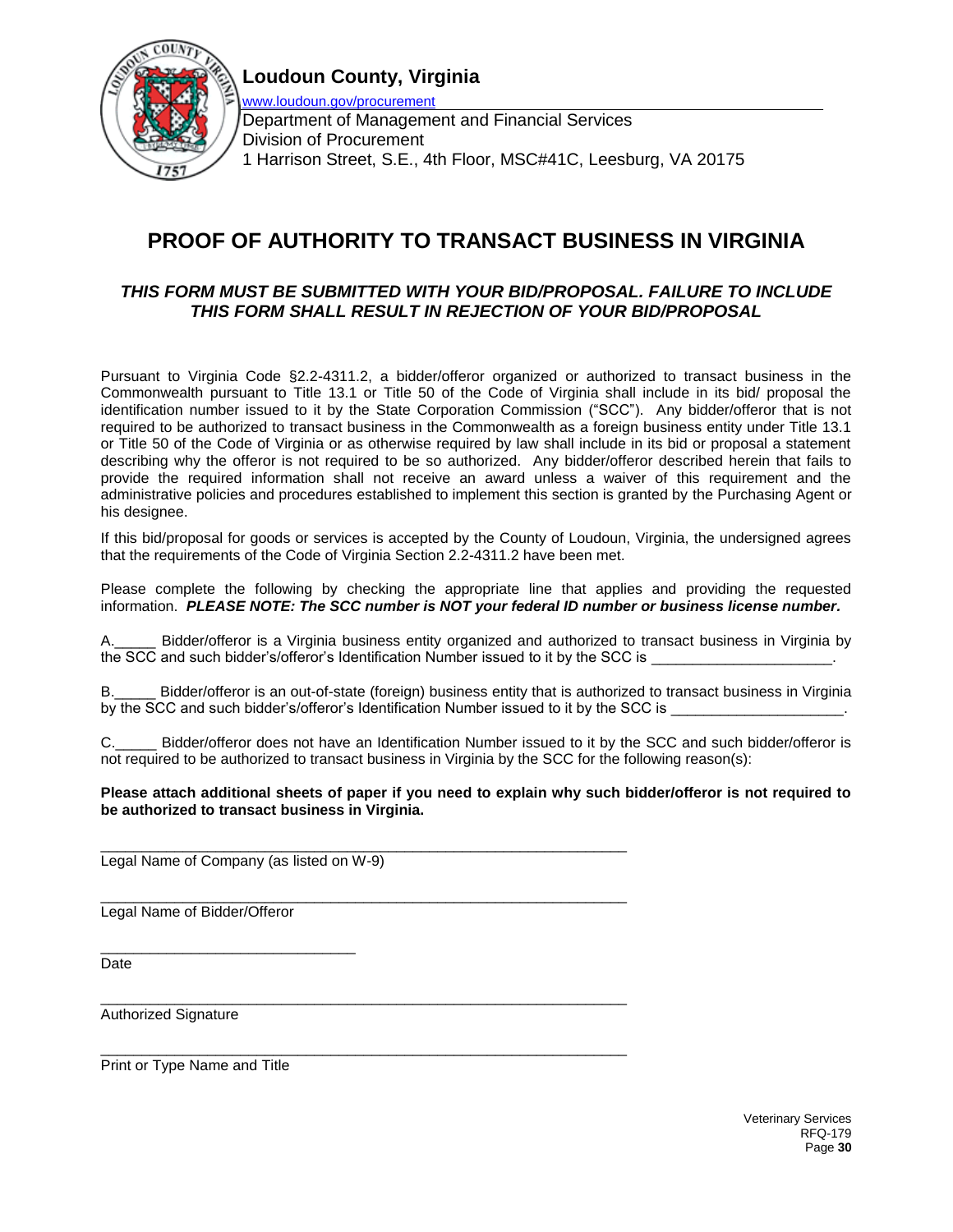### **HOW DID YOU HEAR ABOUT THIS REQUEST FOR PROPOSAL?**

RFQ-179

Please take the time to mark the appropriate line and return with your proposal.

| Associated Builders & contractors            | Loudoun Times Mirror                      |
|----------------------------------------------|-------------------------------------------|
| <b>Bid Net</b>                               | Our Web Site                              |
| Builder's Exchange of Virginia               | l INIGP                                   |
| Email notification from Loudoun County       | The Plan Room                             |
| Dodge Reports                                | Reed Construction Data                    |
|                                              | Tempos Del Mundo                          |
| India This Week                              | Valley Construction News                  |
| LS Caldwell & Associates                     | Virginia Business Opportunities           |
| Loudoun Co Small Business Development Center | VA Dept. of Minority Business Enterprises |
| Loudoun Co Chamber of Commerce               | <b>RAPID</b>                              |

□Other

**SERVICE RESPONSE CARD**

RFQ-179 Date of Service:

How did we do?

Please let us know how we did in serving you. We'd like to know if we are serving you at an acceptable level.

|                                                                                                                                                                                                                                |                                                                    |                                  | How would you rate the way your request for this document was handled?            |
|--------------------------------------------------------------------------------------------------------------------------------------------------------------------------------------------------------------------------------|--------------------------------------------------------------------|----------------------------------|-----------------------------------------------------------------------------------|
|                                                                                                                                                                                                                                |                                                                    |                                  |                                                                                   |
|                                                                                                                                                                                                                                | Did you have contact with Procurement staff? $\Box$                |                                  |                                                                                   |
|                                                                                                                                                                                                                                |                                                                    |                                  | How would you rate the manner in which you were treated by the Procurement staff? |
|                                                                                                                                                                                                                                | Excellent Good Average Fair Poor                                   |                                  |                                                                                   |
|                                                                                                                                                                                                                                | How would you rate the overall response to your request?           |                                  |                                                                                   |
|                                                                                                                                                                                                                                | Excellent Good Average Fair Poor                                   |                                  |                                                                                   |
| COMMENTS:                                                                                                                                                                                                                      |                                                                    |                                  |                                                                                   |
|                                                                                                                                                                                                                                |                                                                    |                                  |                                                                                   |
|                                                                                                                                                                                                                                |                                                                    |                                  |                                                                                   |
|                                                                                                                                                                                                                                |                                                                    | Thank you for your response!     |                                                                                   |
|                                                                                                                                                                                                                                | We can better assess our service to you through feedback from you. |                                  |                                                                                   |
| Your Name:                                                                                                                                                                                                                     |                                                                    |                                  |                                                                                   |
| Address:                                                                                                                                                                                                                       |                                                                    |                                  |                                                                                   |
| Phone: New York Changes and Changes and Changes and Changes and Changes and Changes and Changes and Changes and Changes and Changes and Changes and Changes and Changes and Changes and Changes and Changes and Changes and Ch | (day)                                                              |                                  | evening                                                                           |
|                                                                                                                                                                                                                                | Please return completed form to: Patty Cogle . Procurement .       | PO Box 7000 . Leesburg, VA 20177 |                                                                                   |
|                                                                                                                                                                                                                                |                                                                    |                                  |                                                                                   |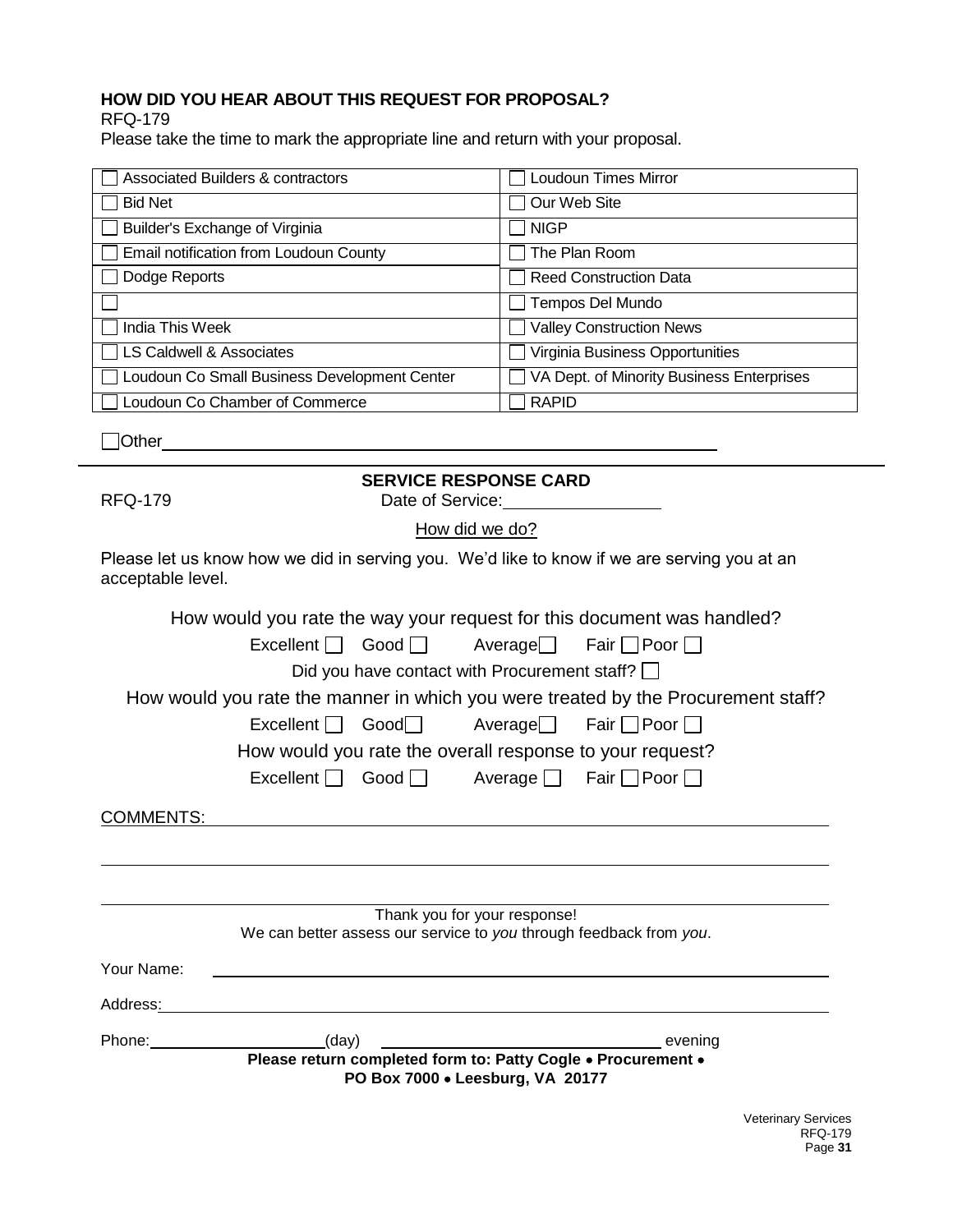#### RIDER CLAUSE Use of Contract by Members of the Northern Virginia Cooperative Purchasing Council and the Metropolitan Washington Council of Governments

#### RFP VETERINARY SERVICES RFQ-179

This clause is intended to allow a successful vendor to offer the goods and services of the proposal to other member jurisdictions of the Northern Virginia Cooperative Purchasing Council and the Metropolitan Washington Council of Governments. If a mark is made in the **YES**  column next to a member name, the pricing, terms and conditions of the final contract are offered to the appropriate member. The successful offeror may directly notify any member jurisdiction of the availability of the contract.

Offering to sell goods and services as a result of this solicitation to other member jurisdictions is voluntary on the offeror's part. A member jurisdiction's participation in the contract is voluntary, also. Any jurisdiction obligated to participate in the contract is indicated in the body of the solicitation and contract.

Each participating jurisdiction has the option of executing a separate contract with the awardee. Contracts entered into with a participating jurisdiction may contain general terms and conditions unique to that jurisdiction including, by way of illustration and not limitation, clauses covering minority participation, non-discrimination, indemnification, naming the jurisdiction as an additional insured under any required Comprehensive General Liability policies, and venue. If, when preparing such a contract, the general terms and conditions of a jurisdiction are unacceptable to the awardee, may withdraw its extension of the award to that jurisdiction. The member jurisdiction(s) which awards the contract as a result of this solicitation is responsible for the award, etc. of its portion of the contract only. The issuing jurisdiction shall not be held liable

Each member jurisdiction which purchases as a result of this offer will be responsible for placing orders directly with the successful offeror, arranging all deliveries, reconciling discrepancies and invoices, and issuing payments.

Failure to offer the terms and conditions of the contract to any member will neither disqualify an offeror nor adversely affect the award of the contract.

#### OFFEROR'S AUTHORIZATION FOR PARTICIPATION:

| <b>YES</b> | <b>JURISDICTION</b>                          | <b>YES</b> | <b>JURISDICTION</b>                            |
|------------|----------------------------------------------|------------|------------------------------------------------|
|            | City of Alexandria, VA                       |            | Loudoun County Sanitation Authority            |
|            | Alexandria Public Schools                    |            | City of Manassas, VA                           |
|            | Alexandria Sanitation Authority              |            | City of Manassas Park, VA                      |
|            | Arlington County, VA                         |            | City of Manassas Public Schools                |
|            | Arlington Public Schools                     |            | Maryland - National Capital Park & Planning    |
|            | <b>Charles County Public Schools</b>         |            | Commission                                     |
|            | City of Bowie, MD                            |            | Metropolitan Washington Airports Authority     |
|            | City of College Park, MD                     |            | Metropolitan Washington Council of Governments |
|            | Culpeper County, Virginia                    |            | Winchester, VA                                 |
|            | District of Columbia                         |            | <b>Montgomery College</b>                      |
|            | District of Columbia Courts                  |            | Montgomery County, MD                          |
|            | District of Columbia Schools                 |            | Montgomery County Public Schools               |
|            | District of Columbia Water & Sewer Authority |            | Northern Virginia Community College            |
|            | City of Fairfax, VA                          |            | Northern Virginia Planning District Commission |
|            | Fairfax County, VA                           |            | Prince George's County, MD                     |
|            | Fairfax County Public Schools                |            | Prince George's County Public Schools          |
|            | Fairfax County Water Authority               |            | Prince William County, VA                      |
|            | City of Falls Church, VA                     |            | Prince William County Public Schools           |
|            | Fauquier County, VA                          |            | Prince William County Service Authority        |
|            | <b>Fauquier County Schools</b>               |            | Town of Purcellville, VA                       |
|            | City of Frederick, MD                        |            | City of Rockville, MD                          |
|            | Frederick County, MD                         |            | Spotsylvania County Schools                    |
|            | <b>Frederick County Public Schools</b>       |            | Stafford County, VA                            |
|            | City of Gaithersburg, MD                     |            | <b>Stafford County Public Schools</b>          |
|            | George Mason University                      |            | City of Takoma Park, MD                        |
|            | City of Greenbelt, MD                        |            | Upper Occoquan Sewage Authority                |
|            | Town of Herndon, VA                          |            | Town of Vienna, VA                             |
|            | Town of Leesburg, VA                         |            | Washington Metropolitan Area Transit Authority |
|            | Loudoun County Public Schools                |            | Washington Suburban Sanitary Commission        |
|            |                                              |            | <b>Winchester Public Schools</b>               |
|            | OFFEROR SIGNATURE                            |            | <b>DATE</b>                                    |

This form must be completed and returned with proposal. Revised 6/2006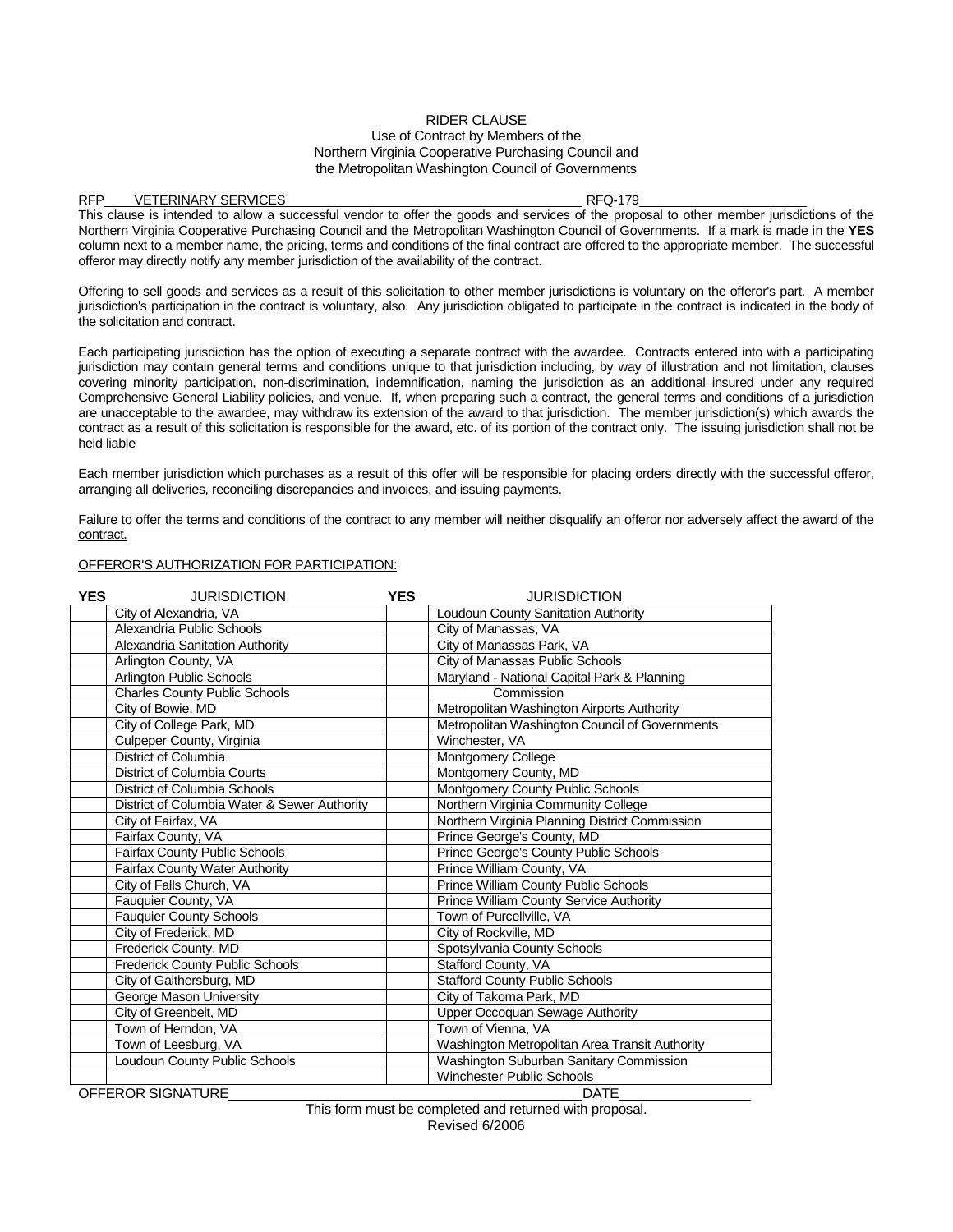**Appendix A. LCAS Pricing Schedule** (for any services or medications not outlined below, prices will be pre-determined and agreed upon by both parties) FOR SHORTLISTED FIRMS ONLY-DO NOT SUBMIT WITH INITIAL PROPOSAL RESPONSE.

| Item<br>Number                                   | Item Description                                                                                                                                                                                                                                                                                                                                                                                                                                                                                                                                                                                 | Est. Qty             | <b>Unit Price</b>                                              | <b>UOM</b>                    |  |  |
|--------------------------------------------------|--------------------------------------------------------------------------------------------------------------------------------------------------------------------------------------------------------------------------------------------------------------------------------------------------------------------------------------------------------------------------------------------------------------------------------------------------------------------------------------------------------------------------------------------------------------------------------------------------|----------------------|----------------------------------------------------------------|-------------------------------|--|--|
| <b>Section 1: Routine and Emergency Services</b> |                                                                                                                                                                                                                                                                                                                                                                                                                                                                                                                                                                                                  |                      |                                                                |                               |  |  |
| 1                                                | <b>Shelter Visits:</b><br>To provide veterinary care examinations and<br>treatment to shelter pets 2 times per week. The visit<br>shall include a 2 hour minimum visit for examination,<br>prescription, documentation of visit,<br>diagnosis/recommendations and rabies vaccination of<br>County owned dogs and cats. There will be no<br>additional fees for follow-up phone consultation with<br>LCAS staff regarding animals seen during visit. Visits<br>shall include trip fees all inclusive. Should the<br>Contractor stay longer than 2 hour minimum, please<br>indicate cost per hour. | 2 visits<br>per week | \$<br>2 <sub>hr.</sub><br>minimum                              | Per Visit                     |  |  |
| 2                                                | <b>Office Visits and Exam Services:</b><br>For animals in the custody of LCAS in need of medical<br>treatment on non-veterinary visit days or after<br>normal business hours. LCAS staff shall bring the<br>animal to the Contractor's office. Animal Control<br>Officers may also bring injured, sick or seized animals<br>directly to the Contractor's office for examination,<br>evidence collection, and/or treatment.<br>Emergency response time of licensed veterinarian<br>may not exceed 45 minutes after initial call from<br>County employee.                                          | 40 per month         | \$25.00<br>Normal Exam<br>\$50.00<br>After 8:00<br>PM/Holidays | Per Visit                     |  |  |
| 3                                                | <b>Phone/In-person Consultation:</b><br>Provide consultation by a licensed veterinarian<br>and/or licensed veterinary technician, when<br>appropriate to LCAS staff via phone or in person<br>regarding shelter medicine, Animal Control case work,<br>disease prevention, etc. Phone consultations charges<br>do not include follow up guidance regarding a<br>previously treated animal unless the animal presents<br>with an unrelated symptom or requires a new<br>diagnosis.                                                                                                                | 15 per month         | $\zeta$<br>per 15<br>minutes                                   | Per 15<br>minute<br>intervals |  |  |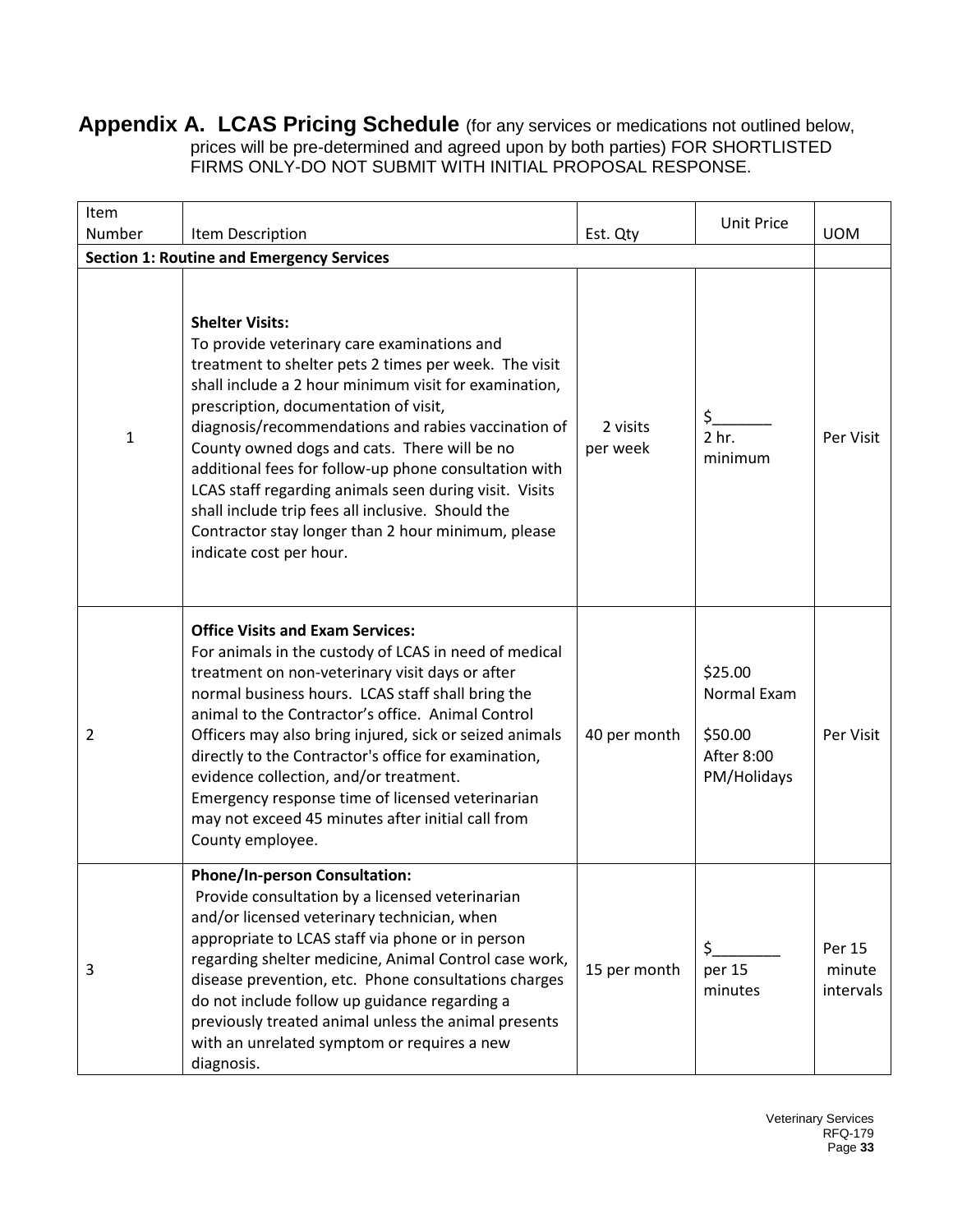| 4              | <b>Euthanasia Training and Oversight:</b><br>Provide euthanasia training and oversight, including<br>controlled substances such as euthanasia,<br>tranquilizing agents, and purchase authorization.<br>Provide staff training in the administration of<br>euthanasia and tranquilizing drugs, including best<br>practices on an as needed basis. LCAS has<br>approximately 25 euthanasia certified staff. | 2 annually   | \$<br>per training<br>session<br>\$.<br>annual<br>purchase<br>authorization | per<br>hour  |
|----------------|-----------------------------------------------------------------------------------------------------------------------------------------------------------------------------------------------------------------------------------------------------------------------------------------------------------------------------------------------------------------------------------------------------------|--------------|-----------------------------------------------------------------------------|--------------|
|                | <b>Section 2: Additional Lab Testing and Diagnostics</b>                                                                                                                                                                                                                                                                                                                                                  |              |                                                                             |              |
| 1              | Mini Blood Panel                                                                                                                                                                                                                                                                                                                                                                                          | $\mathbf{1}$ | \$.                                                                         | per<br>panel |
| $\overline{2}$ | <b>Full Blood Panel</b>                                                                                                                                                                                                                                                                                                                                                                                   | $\mathbf{1}$ | \$.                                                                         | per<br>panel |
| 3              | Skin Scrape                                                                                                                                                                                                                                                                                                                                                                                               | 1            | \$.                                                                         | EA           |
| 4              | Ear Cytology                                                                                                                                                                                                                                                                                                                                                                                              | $\mathbf{1}$ | \$                                                                          | EA           |
| 5              | 4DX/Combo Testing                                                                                                                                                                                                                                                                                                                                                                                         | $\mathbf{1}$ | \$                                                                          | EA           |
| 6              | Urinalysis with Specific Gravity                                                                                                                                                                                                                                                                                                                                                                          | $\mathbf{1}$ |                                                                             | EA           |
| 7              | Fecal Sample (laboratory)                                                                                                                                                                                                                                                                                                                                                                                 | $\mathbf{1}$ | \$                                                                          | EA           |
| 8              | <b>Fungal Culture</b>                                                                                                                                                                                                                                                                                                                                                                                     | $\mathbf{1}$ |                                                                             | EA           |
| 9              | Radiographs                                                                                                                                                                                                                                                                                                                                                                                               | $\mathbf{1}$ | \$                                                                          | EA           |
|                | Section 3: Additional Routine and Emergency Procedures - to include anesthesia                                                                                                                                                                                                                                                                                                                            |              |                                                                             |              |
| 1              | Cherry Eye Surgery                                                                                                                                                                                                                                                                                                                                                                                        | $\mathbf{1}$ | \$_                                                                         | EA           |
| 2              | <b>Eye Enucleation</b>                                                                                                                                                                                                                                                                                                                                                                                    | $\mathbf{1}$ | \$                                                                          | EA           |
| 3              | Fracture Repair                                                                                                                                                                                                                                                                                                                                                                                           | $\mathbf{1}$ |                                                                             | EA           |
| 4              | Laceration Repair (low and high)                                                                                                                                                                                                                                                                                                                                                                          | $\mathbf{1}$ | \$.                                                                         | EA           |
| 5              | Mass Removal (low and high)                                                                                                                                                                                                                                                                                                                                                                               | $\mathbf{1}$ | \$.                                                                         | EA           |
| 6              | Rabbit Spay/Neuter                                                                                                                                                                                                                                                                                                                                                                                        | $\mathbf 1$  | \$_                                                                         | EA           |
| 7              | Feline Dental Cleaning with Extraction                                                                                                                                                                                                                                                                                                                                                                    | $\mathbf{1}$ | $\zeta$                                                                     | EA           |
| 8              | Canine Dental Cleaning with Extraction                                                                                                                                                                                                                                                                                                                                                                    | $\mathbf 1$  | \$.                                                                         | EA           |
| 9              | Feline Dental Cleaning without Extraction                                                                                                                                                                                                                                                                                                                                                                 | $\mathbf{1}$ | \$.                                                                         | EA           |
| 10             | Canine Dental Cleaning without Extraction                                                                                                                                                                                                                                                                                                                                                                 | $\mathbf 1$  | \$.                                                                         | EA           |
| 11             | Euthanasia (1-25lbs)                                                                                                                                                                                                                                                                                                                                                                                      | $\mathbf 1$  | \$.                                                                         | EA           |
| 12             | Euthanasia (25-50 lbs)                                                                                                                                                                                                                                                                                                                                                                                    | $\mathbf{1}$ | \$.                                                                         | EA           |
| 13             | Euthanasia (50+ lbs)                                                                                                                                                                                                                                                                                                                                                                                      | $\mathbf 1$  | \$.                                                                         | EA           |
| 14             | Umbilical Hernia Repair                                                                                                                                                                                                                                                                                                                                                                                   | $\mathbf{1}$ | $\mathsf{S}$                                                                | EA           |
| 15             | SQ Fluids                                                                                                                                                                                                                                                                                                                                                                                                 | $\mathbf{1}$ | \$.                                                                         | EA           |
| 16             | Sedated clip/groom                                                                                                                                                                                                                                                                                                                                                                                        | $\mathbf{1}$ | \$.                                                                         | EA           |
| 17             | Abscess/Wound Repair                                                                                                                                                                                                                                                                                                                                                                                      | $\mathbf{1}$ | \$.                                                                         | EA           |
| 18             | Dewclaw removal                                                                                                                                                                                                                                                                                                                                                                                           | $\mathbf{1}$ | \$.                                                                         | EA           |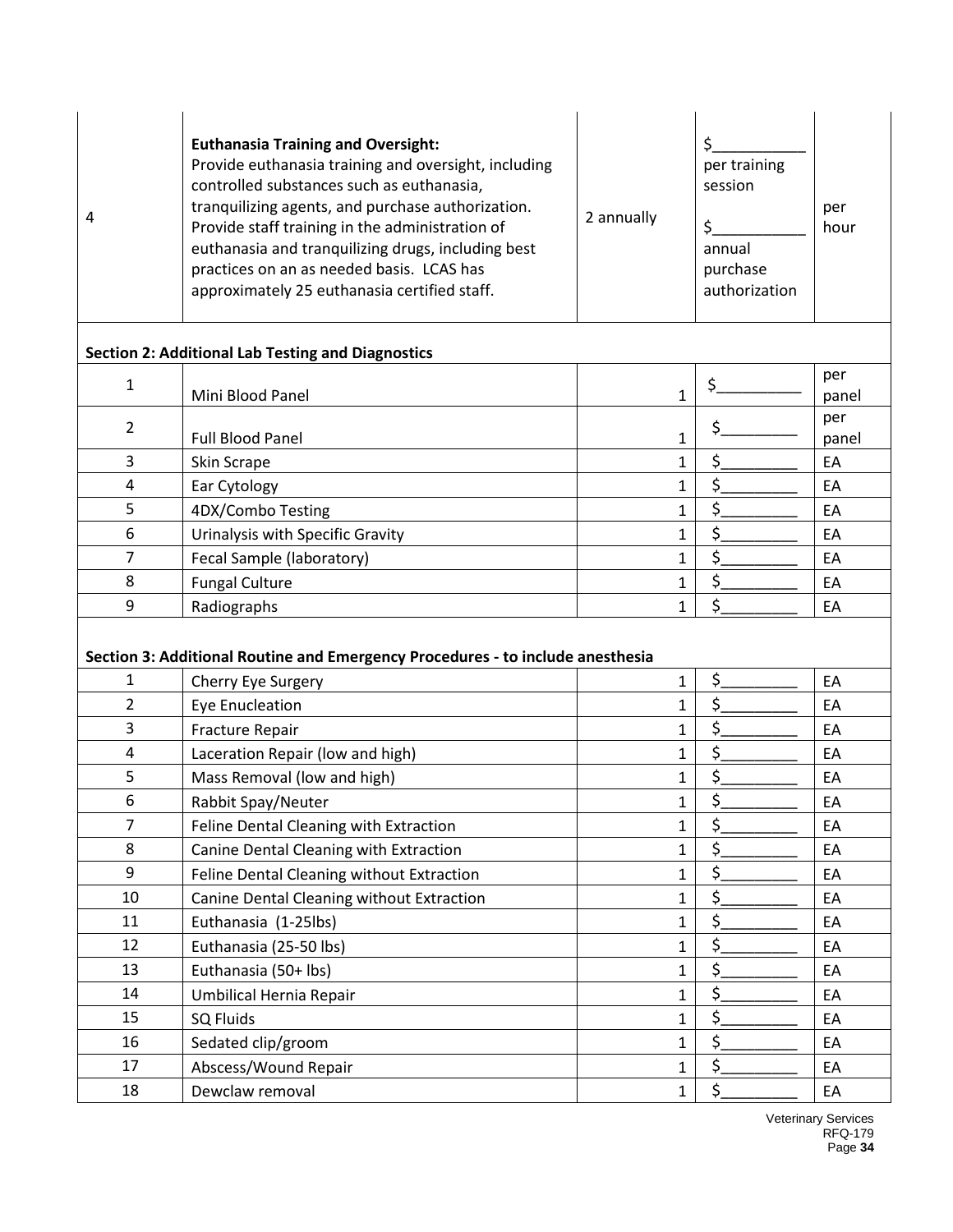| Section 4: Prescription Medications - generic medication requested whenever possible (Provide a stock of |                                                                                                               |              |                         |            |  |  |
|----------------------------------------------------------------------------------------------------------|---------------------------------------------------------------------------------------------------------------|--------------|-------------------------|------------|--|--|
|                                                                                                          | medication frequently used to treat common shelter illnesses. Medication to be prescribed by Veterinarian and |              |                         |            |  |  |
| stored at Contractor's veterinary office)                                                                |                                                                                                               |              |                         |            |  |  |
| $\mathbf{1}$                                                                                             | Acepromazine                                                                                                  | 1            | \$.                     | <b>PRN</b> |  |  |
| $\overline{2}$                                                                                           | Albon                                                                                                         | 1            | \$                      | PRN        |  |  |
| 3                                                                                                        | Amoxicillin                                                                                                   | 1            | \$                      | <b>PRN</b> |  |  |
| 4                                                                                                        | Animax                                                                                                        | 1            | \$                      | <b>PRN</b> |  |  |
| 5                                                                                                        | Baytril                                                                                                       | 1            | \$                      | PRN        |  |  |
| 6                                                                                                        | Betagen Spray                                                                                                 | 1            | \$                      | <b>PRN</b> |  |  |
| 7                                                                                                        | Cephalexin                                                                                                    | 1            | \$                      | PRN        |  |  |
| 8                                                                                                        | Cerenia                                                                                                       | $\mathbf{1}$ | \$.                     | PRN        |  |  |
| 9                                                                                                        | Cestex                                                                                                        | 1            | \$                      | <b>PRN</b> |  |  |
| 10                                                                                                       | Clavamox                                                                                                      | 1            | \$                      | <b>PRN</b> |  |  |
| 11                                                                                                       | Dexacidin                                                                                                     | 1            | \$                      | <b>PRN</b> |  |  |
| 12                                                                                                       | Doxycycline                                                                                                   | 1            | \$                      | <b>PRN</b> |  |  |
| 13                                                                                                       | <b>Drontal</b>                                                                                                | 1            | \$                      | <b>PRN</b> |  |  |
| 14                                                                                                       | FortiFlora                                                                                                    | 1            | \$.                     | PRN        |  |  |
| 15                                                                                                       | Guaifenesin                                                                                                   | $\mathbf{1}$ | \$                      | <b>PRN</b> |  |  |
| 16                                                                                                       | Ivermectin                                                                                                    | 1            | \$                      | <b>PRN</b> |  |  |
| 17                                                                                                       | Lime Sulfur Dip                                                                                               | 1            | \$                      | <b>PRN</b> |  |  |
| 18                                                                                                       | Metacam                                                                                                       | 1            | \$                      | <b>PRN</b> |  |  |
| 19                                                                                                       | Metronidazole                                                                                                 | 1            | \$                      | <b>PRN</b> |  |  |
| 20                                                                                                       | Mirtazapine                                                                                                   | $\mathbf{1}$ | \$                      | <b>PRN</b> |  |  |
| 21                                                                                                       | Nizoral                                                                                                       | 1            | \$.                     | PRN        |  |  |
| 22                                                                                                       | Neo Predef Powder                                                                                             | 1            | \$                      | PRN        |  |  |
| 23                                                                                                       | Nuflor                                                                                                        | 1            | \$                      | <b>PRN</b> |  |  |
| 24                                                                                                       | Panacur                                                                                                       | 1            | \$                      | <b>PRN</b> |  |  |
| 25                                                                                                       | Otomax                                                                                                        | 1            | \$                      | PRN        |  |  |
| 26                                                                                                       | Ponazuril                                                                                                     | 1            | \$.                     | PRN        |  |  |
| 27                                                                                                       | Pepcid                                                                                                        | $1\,$        | \$.                     | PRN        |  |  |
| 28                                                                                                       | Prednisone                                                                                                    | $\mathbf{1}$ | \$.                     | PRN        |  |  |
| 29                                                                                                       | Rimadyl                                                                                                       | $\mathbf{1}$ | \$.                     | <b>PRN</b> |  |  |
| 30                                                                                                       | Simplicef                                                                                                     | $\mathbf 1$  | \$                      | <b>PRN</b> |  |  |
| 31                                                                                                       | Terramycin                                                                                                    | $\mathbf 1$  | \$.                     | <b>PRN</b> |  |  |
| 32                                                                                                       | Temaril-P                                                                                                     | $\mathbf 1$  | \$.                     | <b>PRN</b> |  |  |
| 33                                                                                                       | Tobramycin                                                                                                    | $\mathbf{1}$ | \$.                     | <b>PRN</b> |  |  |
| 34                                                                                                       | Tramadol                                                                                                      | $\mathbf{1}$ | \$.                     | <b>PRN</b> |  |  |
| 35                                                                                                       | Veraflox                                                                                                      | $\mathbf 1$  | \$.                     | <b>PRN</b> |  |  |
| 36                                                                                                       | Viralys                                                                                                       | $\mathbf{1}$ | \$.                     | <b>PRN</b> |  |  |
| 37                                                                                                       | Dispense Fee                                                                                                  | $\mathbf{1}$ | $\overline{\mathsf{S}}$ | EA         |  |  |
|                                                                                                          |                                                                                                               |              |                         |            |  |  |